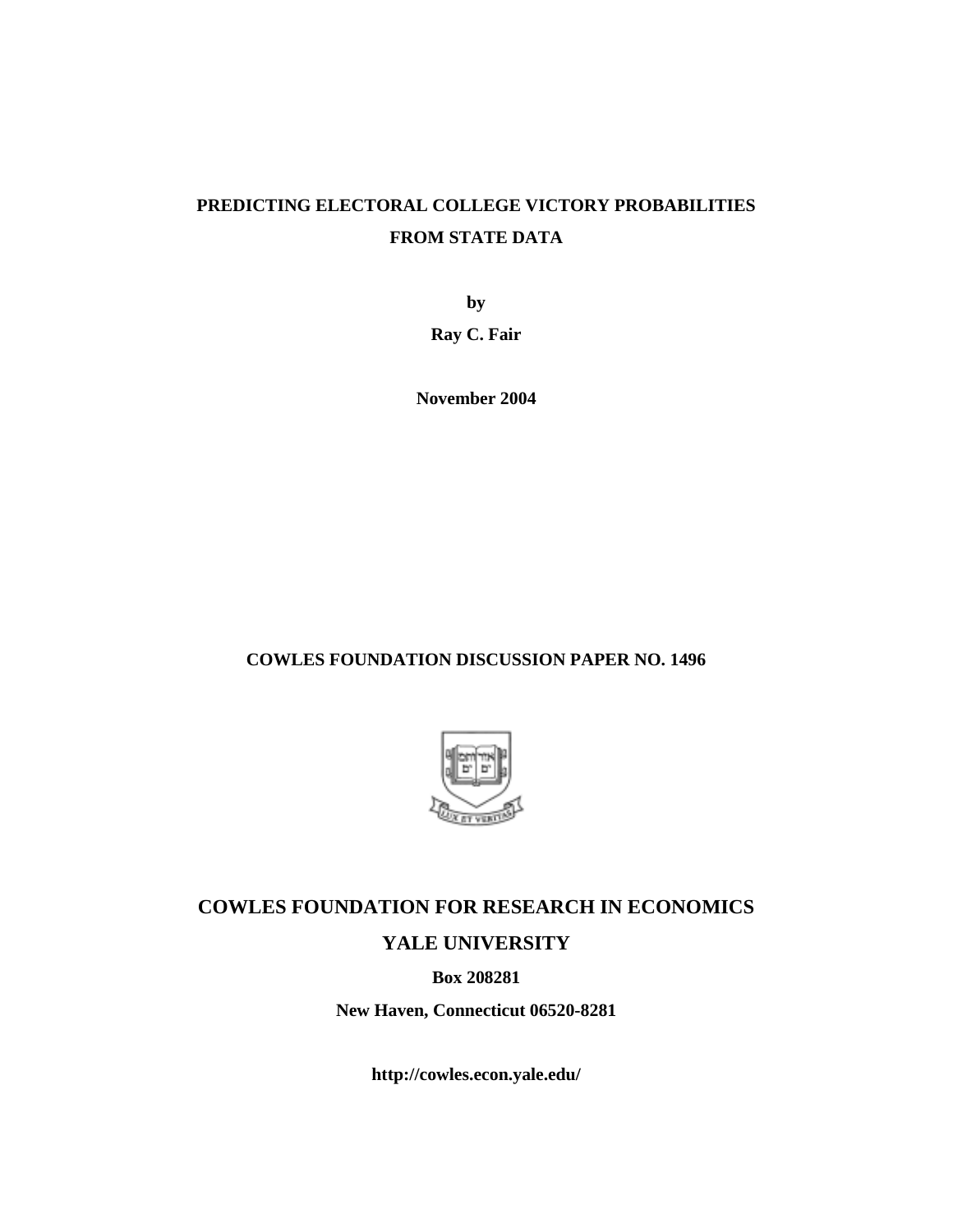# **Predicting Electoral College Victory Probabilities from State Probability Data**

### **Ray C. Fair**<sup>∗</sup>

### **November 2004**

#### **Abstract**

A method is proposed in this paper for predicting Electoral College victory probabilities from state probability data. A "ranking" assumption about dependencies across states is made that greatly simplifies the analysis. The method is used to analyze state probability data from the Intrade political betting market. The Intrade prices of various contracts are quite close to what would be expected under the ranking assumption. Under the joint hypothesis that the Intrade price ranking is correct and the ranking assumption is correct, President Bush should not have won any state ranked below a state that he lost. He did not win any such state. The ranking assumption is also consistent with the fact that the two parties spent essentially nothing in most states in 2004.

## **1 Introduction**

The U.S. Electoral College poses an interesting predictive problem. It can happen,

as in the 2000 election, that one candidate gets the largest share of the national vote

<sup>∗</sup>Cowles Foundation and International Center for Finance, Yale University, New Haven, CT 06520-8281. Voice: 203-432-3715; Fax: 203-432-6167; email: ray.fair@yale.edu; website: http://fairmodel.econ.yale.edu. I am indebted to Keith Chen, Don Green, Ed Kaplan, Steve Morris, Sharon Oster, Justin Wolfers, and Eric Zitzewitz for helpful discussions and comments and to Mike Knesevitch at Intrade for supplying me with some of the data.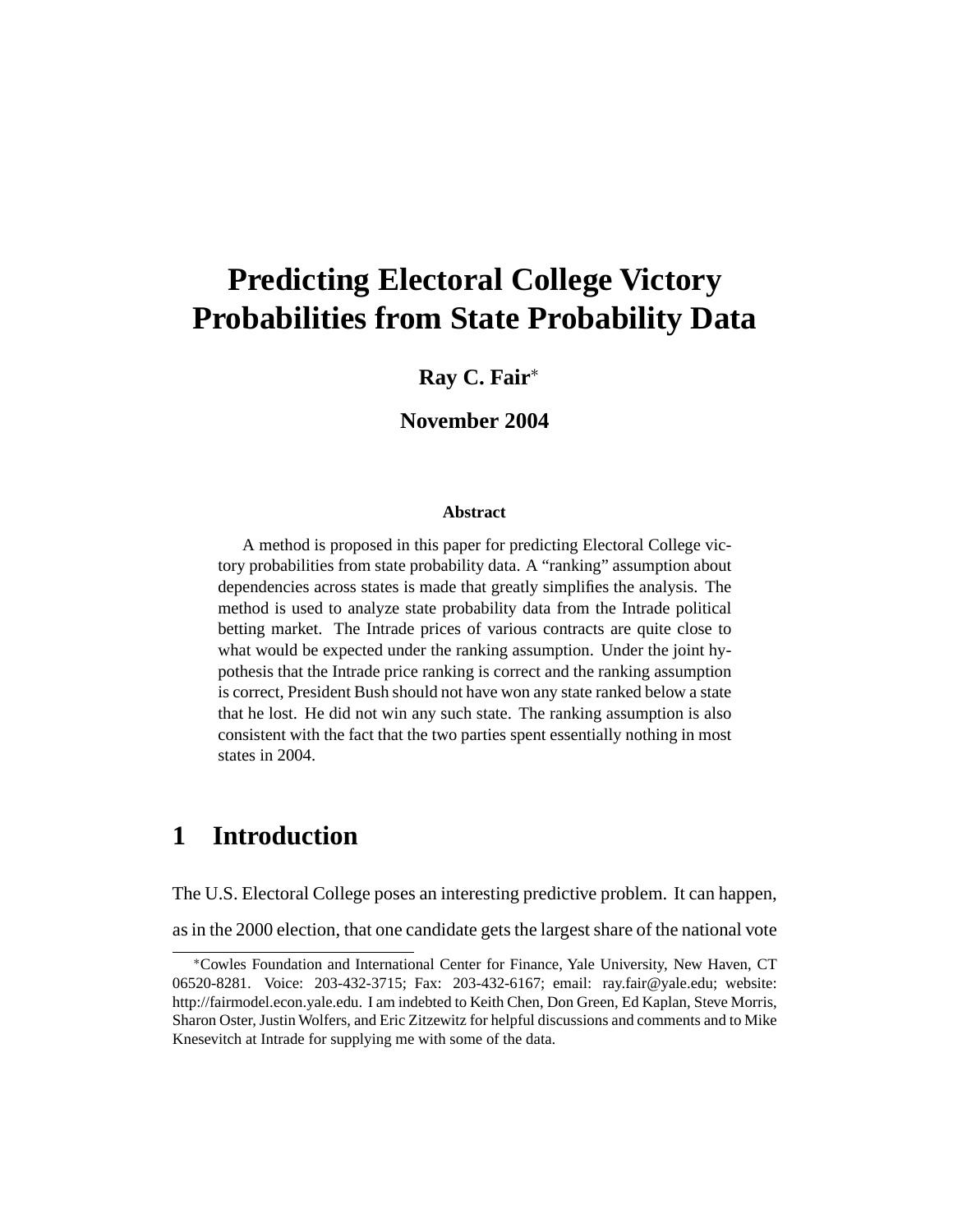and yet loses the election. Predicting the winner requires more than just predicting national vote shares. Individual state probability data are used in this paper to estimate the probability of winning in the Electoral College. A "ranking" assumption is made about dependencies across states that is different from assumptions used in previous work and that greatly simplifies the analysis. The state probability data are from a new data source, the Intrade political betting market.<sup>1</sup> The data are discussed in Section 2, the stochastic assumptions are discussed in Section 3, and the data and ranking assumption are analyzed in Section 4 for the 2004 election. Section 5 uses stochastic simulation to analyze the consequences of uncertain probability estimates, and Section 6 considers campaign spending under the ranking assumption. Section 7 concludes.

### **2 The Intrade Data**

Prior to the 2004 election the website *www.intrade.com* allowed one to buy and sell contracts for each state and the District of Columbia. The contract for Iowa, for example, stated "G W Bush to win the electoral votes of Iowa." The contracts were in units of ten dollars, and a price of 55.0 meant that you could buy one contract for \$5.50. If Bush won Iowa, you would get back \$10.00. Otherwise, you would get back nothing. You could also sell the contract, winning \$5.50 if Bush lost and losing \$4.50 if Bush won. There was also a national contract that stated "George W Bush is re-elected as United States President." There were also contracts for

<sup>&</sup>lt;sup>1</sup>The Intrade data are sometimes referred to as Tradesports data. Intrade is a subdivision of Tradesports, and the data are the same.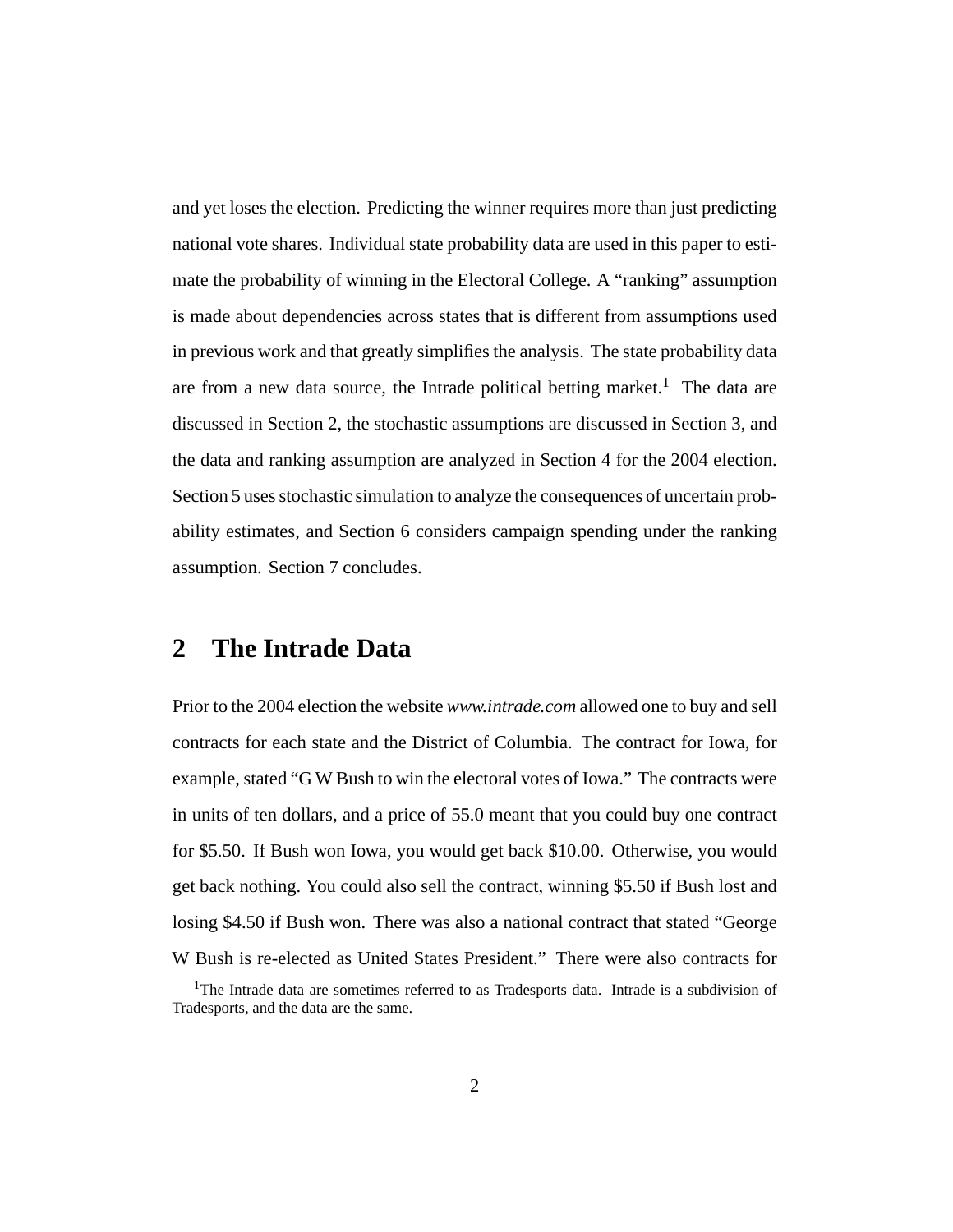various combinations of state victories. For example, there was a Bush Greatplains contract that stated "Pres George W Bush to win IA, KS, MN, NE, ND, OK, SD, & TX." The national contract was by far the most traded contract on Intrade. The markets for many of the state contracts were fairly thin. An interesting discussion of this market and others like it is in Wolfers and Zitzewitz (2004a).

Table 1 presents the prices of the state contracts that existed on five different days. The first is September 7, 2004, the day after Labor Day. The rest are two weeks apart. The time of day is 10:00 am Eastern for the first, third, and fourth, 11:00 am Eastern for the second, and 6:00 am Eastern for the last. The last day is the day of the election, and 6:00 am Eastern is the time that the first polls open.

The states are ranked in Table 1 by the price on the last day. Many of the states have prices close to 100.0, and many have prices close to 0.0. This, of course, is the red state/blue state distinction that is popular in the press. On September 7 there were 13 states that had prices between 30.0 and 70.0, and on the last day there were 6 such states. The number of electoral votes President Bush needed to win the election was  $269<sup>2</sup>$  On the last day the "pivotal" state was Ohio, with a price of 51.1. With a little rearranging, it can be seen that on September 7 the pivotal state was Florida, with a price of 60.5.

<sup>&</sup>lt;sup>2</sup>The electoral vote is tied if each candidate gets 269, but a tie goes to the House of Representatives, which is controlled by the Republicans.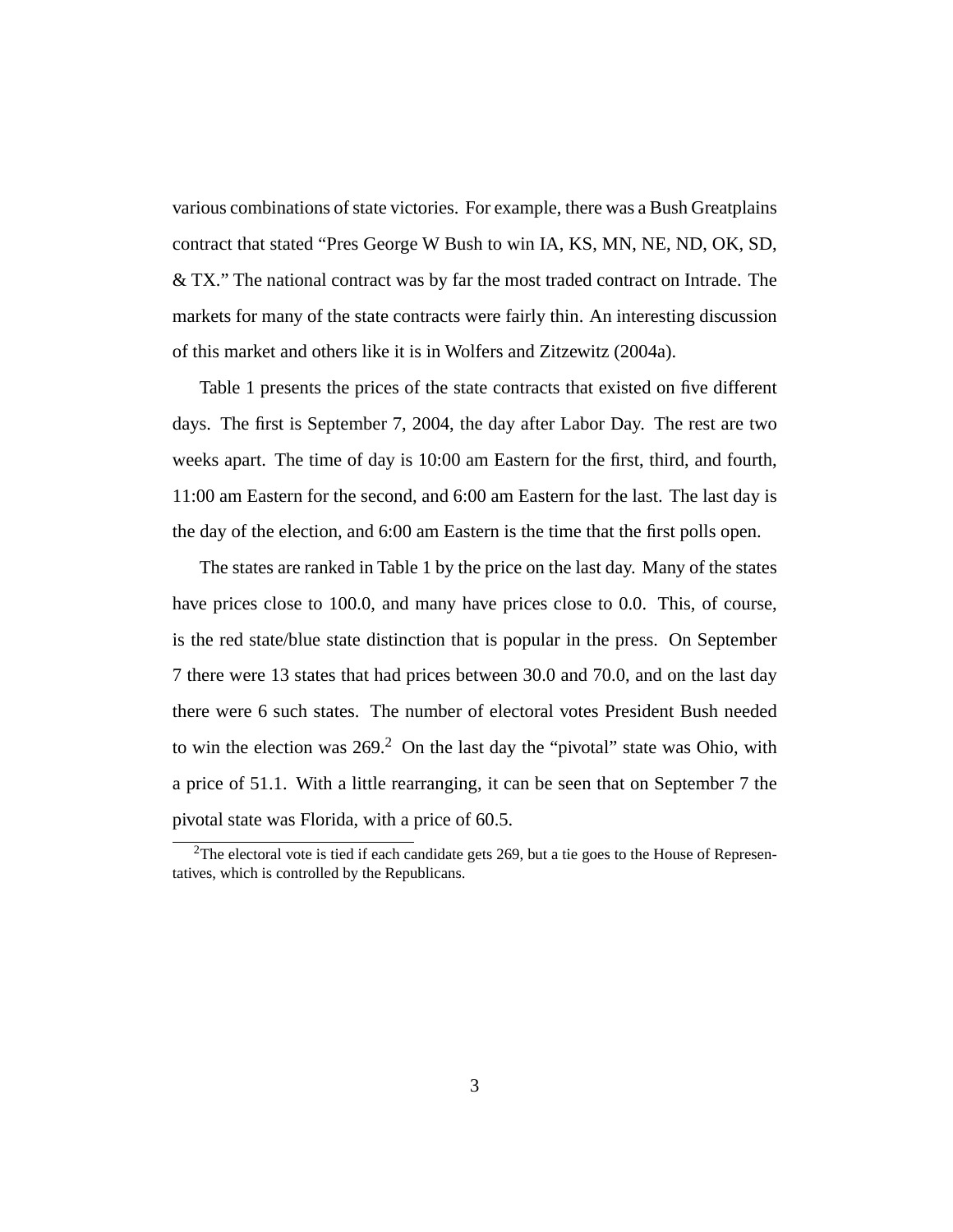|                |      |      | <b>Intrade Data</b>  |       |      |                |              |
|----------------|------|------|----------------------|-------|------|----------------|--------------|
|                |      |      | <b>Intrade Price</b> |       |      | #              | Σ            |
| <b>State</b>   | 9/7  | 9/21 | 10/5                 | 10/19 | 11/2 | <b>Votes</b>   | <b>Votes</b> |
| Montana        | 95.0 | 94.0 | 95.0                 | 96.3  | 99.0 | 3              | 3            |
| Oklahoma       | 97.0 | 97.0 | 97.0                 | 97.0  | 98.4 | $\tau$         | 10           |
| Utah           | 96.0 | 97.0 | 97.0                 | 97.5  | 98.0 | 5              | 15           |
| Idaho          | 95.5 | 96.0 | 95.0                 | 95.5  | 98.0 | $\overline{4}$ | 19           |
| Texas          | 98.0 | 98.0 | 98.0                 | 98.0  | 97.9 | 34             | 53           |
| Wyoming        | 97.0 | 97.0 | 97.0                 | 97.5  | 97.6 | 3              | 56           |
| Indiana        | 96.0 | 96.0 | 91.2                 | 94.4  | 97.4 | 11             | 67           |
| Alaska         | 96.0 | 96.0 | 98.0                 | 95.5  | 97.4 | 3              | 70           |
| Louisiana      | 92.5 | 91.9 | 92.0                 | 92.6  | 97.0 | 9              | 79           |
| Tennessee      | 78.7 | 85.0 | 89.0                 | 92.0  | 96.5 | 11             | 90           |
| Kentucky       | 92.5 | 92.0 | 92.0                 | 93.1  | 95.8 | 8              | 98           |
| Kansas         | 96.0 | 96.0 | 93.5                 | 94.1  | 95.8 | 6              | 104          |
| Mississippi    | 96.0 | 96.0 | 94.0                 | 94.5  | 95.6 | 6              | 110          |
| Georgia        | 96.5 | 97.0 | 92.2                 | 95.7  | 95.2 | 15             | 125          |
| Alabama        | 98.0 | 96.0 | 94.0                 | 96.5  | 95.2 | 9              | 134          |
| Nebraska       | 96.0 | 97.5 | 94.0                 | 95.7  | 95.2 | 5              | 139          |
| South Carolina | 95.0 | 97.0 | 91.0                 | 93.7  | 95.1 | 8              | 147          |
| North Dakota   | 96.0 | 96.0 | 92.5                 | 95.5  | 95.1 | 3              | 150          |
| South Dakota   | 96.0 | 96.0 | 92.0                 | 95.7  | 95.1 | 3              | 153          |
| North Carolina | 81.0 | 93.0 | 87.5                 | 89.0  | 94.7 | 15             | 168          |
| Arizona        | 78.0 | 83.0 | 83.0                 | 90.0  | 94.0 | 10             | 178          |
| Virginia       | 86.0 | 91.0 | 87.5                 | 87.8  | 93.2 | 13             | 191          |
| West Virginia  | 67.7 | 77.0 | 77.0                 | 79.9  | 92.0 | 5              | 196          |
| Arkansas       | 73.0 | 78.0 | 84.0                 | 82.0  | 90.0 | 6              | 202          |
| Missouri       | 67.0 | 85.0 | 84.0                 | 81.0  | 87.1 | 11             | 213          |
| Colorado       | 75.5 | 76.0 | 75.0                 | 79.4  | 77.0 | 9              | 222          |
| Nevada         | 60.0 | 69.9 | 74.5                 | 67.5  | 76.8 | 5              | 227          |
| New Mexico     | 43.0 | 40.0 | 37.7                 | 37.2  | 56.5 | 5              | 232          |
| Florida        | 60.5 | 70.0 | 63.5                 | 66.0  | 53.9 | 27             | 259          |
| Ohio           | 63.0 | 72.0 | 67.5                 | 57.8  | 51.1 | 20             | 279          |
| Iowa           | 43.0 | 55.0 | 57.0                 | 55.2  | 51.0 | 7              |              |
| Wisconsin      | 57.0 | 62.0 | 64.0                 | 54.5  | 41.0 | 10             |              |
| New Hampshire  | 42.0 | 55.0 | 51.0                 | 43.0  | 31.0 | $\overline{4}$ |              |
| Pennsylvania   | 43.4 | 43.0 | 35.0                 | 38.0  | 28.9 | 21             |              |
| Hawaii         | 10.0 | 10.0 | 8.0                  | 5.5   | 26.1 | $\overline{4}$ |              |
| Minnesota      | 40.0 | 40.5 | 35.5                 | 38.5  | 24.0 | 10             |              |
| Michigan       | 33.0 | 29.9 | 23.0                 | 19.9  | 11.1 | 17             |              |
| New Jersey     | 15.9 | 24.0 | 18.0                 | 16.5  | 10.0 | 15             |              |
| Oregon         | 36.3 | 35.0 | 26.9                 | 21.9  | 10.0 | 7              |              |
| Maine          | 27.4 | 26.2 | 26.5                 | 24.0  | 9.2  | $\overline{4}$ |              |
| Delaware       | 16.0 | 18.0 | 13.0                 | 9.6   | 5.1  | 3              |              |
| California     | 9.6  | 11.4 | 8.0                  | 6.0   | 3.3  | 55             |              |
| Connecticut    | 8.0  | 7.0  | 7.0                  | 5.7   | 3.3  | 7              |              |
| Washington     | 28.0 | 25.0 | 19.0                 | 8.0   | 3.0  | 11             |              |
| Vermont        | 7.0  | 8.0  | 8.0                  | 3.3   | 2.5  | 3              |              |
| Illinois       | 8.8  | 12.0 | 8.8                  | 6.8   | 2.0  | 21             |              |
| Maryland       | 14.0 | 16.0 | 17.9                 | 9.0   | 2.0  | 10             |              |
| New York       | 7.0  | 9.9  | 8.4                  | 4.9   | 1.7  | 31             |              |
| Massachusetts  | 3.0  | 4.0  | 2.0                  | 2.8   | 1.7  | 12             |              |
| Rhode Island   | 4.0  | 4.0  | 4.0                  | 3.5   | 1.7  | $\overline{4}$ |              |
| DC             | 1.0  | 1.0  | 2.0                  | 1.5   | 0.8  | 3              |              |

**Table 1**

• Votes are electoral votes. 269 votes are needed to win for President Bush.

• President Bush won Iowa, all the states above it, and none below it.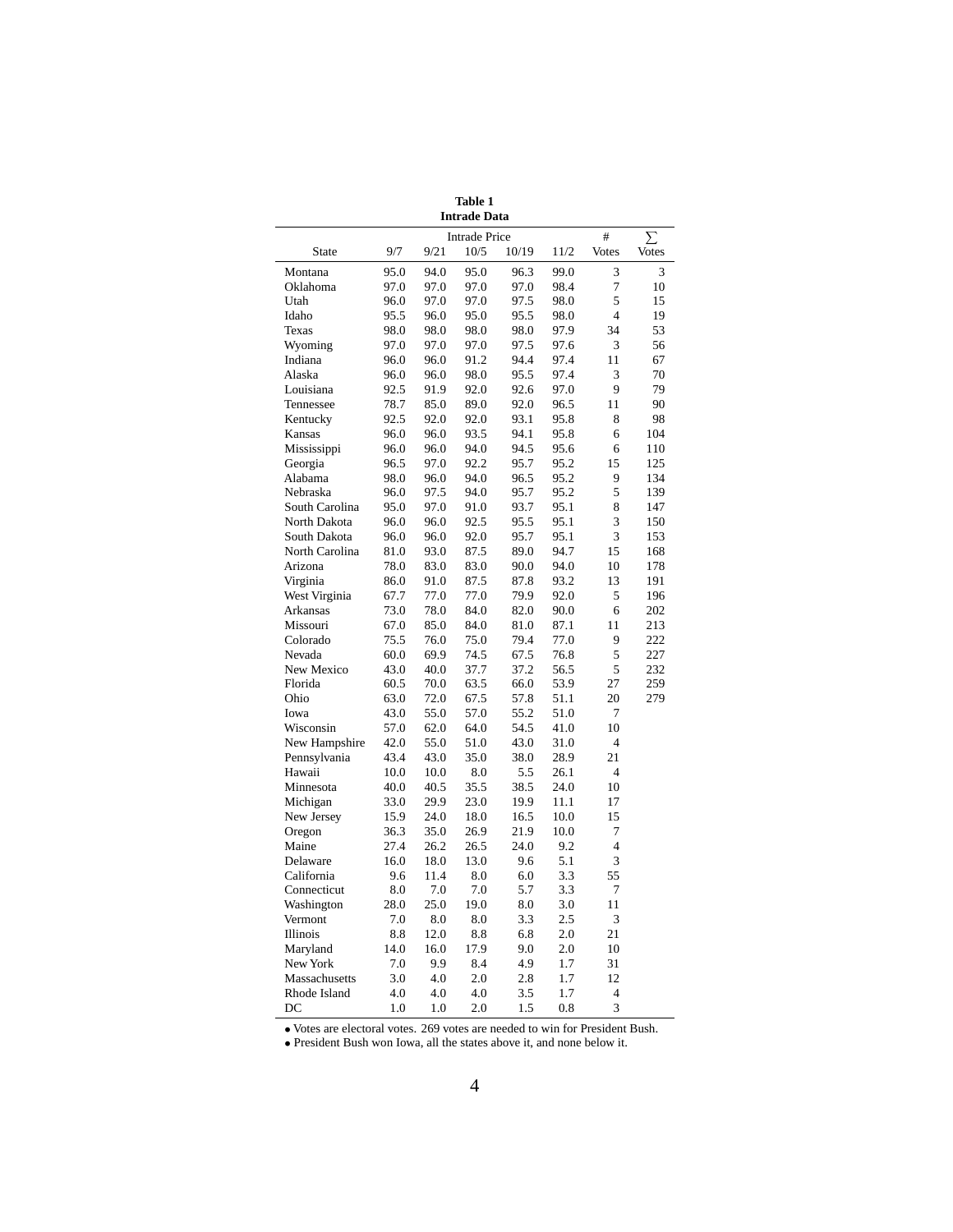## **3 Stochastic Assumptions**

The postulated probability structure in this paper is as follows. Assume that on election day there are n possible "states" of nature (to be called "conditions" of nature to avoid confusion with U.S. states), each with probability  $1/n$  of occurring. If in  $p_i$  percent of the *n* conditions Bush wins state *i*, then  $p_i$  is the probability that Bush wins state *i*. Rank the states by  $p_i$ , as was done in Table 1 using the Intrade data. The key assumption in this paper, called the "ranking" assumption, is that there is no condition of nature in which Bush wins state  $i$  and loses a state ranked higher than *i*. If, for example, Texas is ranked higher than Massachusetts, then in none of the n conditions of nature does Bush win Massachusetts and lose Texas. There may be conditions in which Bush wins Massachusetts (Kerry makes some serious error), but in these conditions Bush also wins Texas.

Under the ranking assumption it is trivial to compute the probability that Bush wins in the Electoral College. Just go down the ranking, adding electoral votes, until 269 is reached. If this is state  $j$ , then state j is "pivotal," and the probability that Bush wins the election is simply the probability that he wins state  $j$ .

It is common in previous work to assume some form of independence. Kaplan and Barnett (2003) assume that the state outcomes are independent, that "the events that the candidate is leading in various states are mutually independent" (p. 33). Snyder (1989) analyzes districts and assumes that the elections in the districts are all statistically independent. He points out that this rules out "uncertainty about national variables that may affect the electoral outcomes in all districts simultaneously, such as changes in aggregate output or foreign policy crises" (p. 646).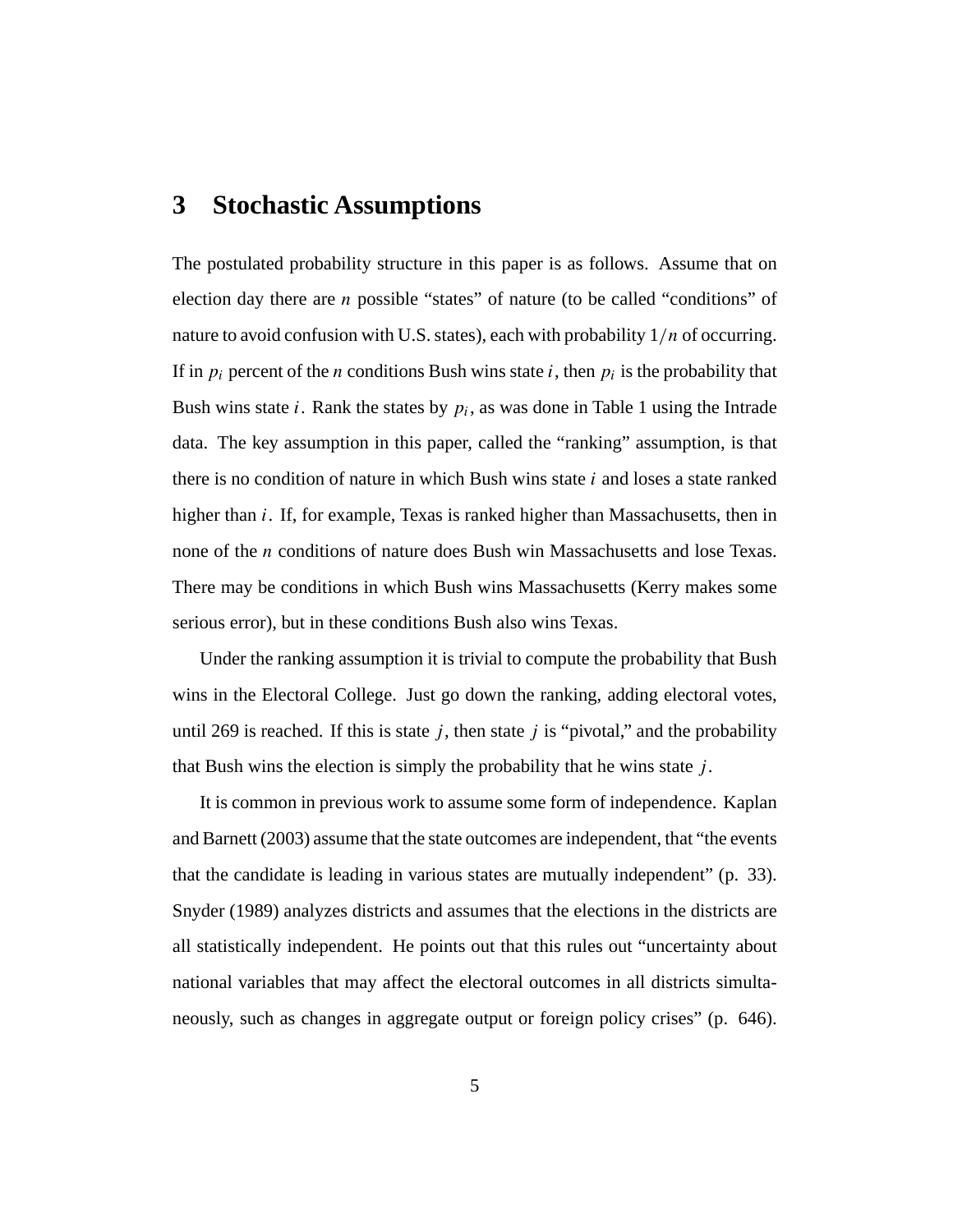Brams and Davis (1974) assume that "the voting of uncommitted voters within each state is statistically independent" (p. 120). Strömberg (2002) assumes that the state level popularity parameters of a candidate are independent, although he also has a national popularity parameter.

What would it mean in the present context for the state probabilities to be independent? On election day the probability of Bush winning state  $i$  is simply the percent of his state  $i$  wins in the  $n$  possible conditions of nature. The probabilities will, of course, change if the  $n$  possible conditions of nature change. Consider as a thought experiment different *sets* of n possible conditions of nature on election day. Say that Bush has done poorly in the debates in set 1 and well in set 2. One would expect all the state probabilities to be higher for Bush in set 2. In set 2 there would fewer conditions of nature in which Bush loses any given state. The state probabilities in this case would be positively correlated. In order for the probabilities to be uncorrelated, the sets must differ in state-specific ways. For example, the Republican party might be better organized in California in set 1 than in set 2, but everything else the same. The two sets would then differ only regarding the probability for California. These state-specific differences across different sets of the  $n$  possible conditions of nature seem less likely to occur than differences that affect all the state probabilities.

The ranking assumption does not, of course, directly concern different sets of the *n* possible conditions of nature. It simply puts restrictions on the *n* possible conditions of nature that exist on election day. If state i is ranked ahead of state j, then in no condition of nature does Bush win  $j$  and lose  $i$ . The concept of different *sets* of the *n* possible conditions of nature is not needed.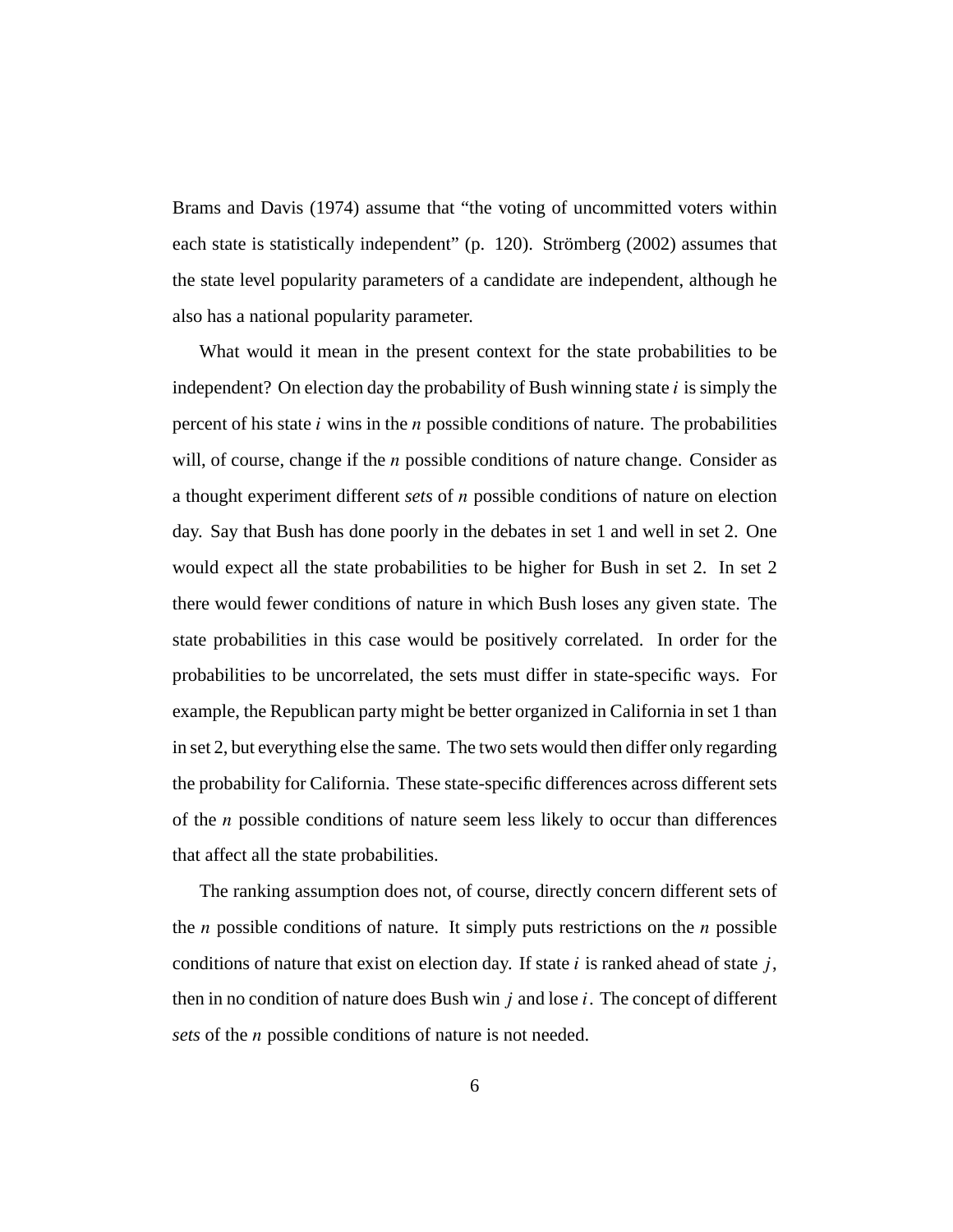## **4 Analysis of the Intrade Data and the Ranking Assumption**

### **Price Predictions**

How should the prices in Table 1 be interpreted in light of the setup in Section 3? It is assumed in this paper that the prices are *estimates* of what the probabilities will be on election day—of what the  $n$  possible conditions of nature will be on election day.3

Given the individual state prices in Table 1, the Intrade prices of various combination contracts are quite close to what one would expect under the ranking assumption. This can be seen in Table 2, which presents prices for various combination contracts along with what the ranking assumption would predict the prices should be and what the independence assumption would predict. For the Bush Greatplains contract, for example, the price predicted by the ranking assumption is the price of the lowest ranked state in the contract, which for September 7 is Minnesota with a price of 40.0. The price predicted by the independence assumption is simply the product of the state prices (after dividing each price by 100 and multiplying the final product by 100).

It is clear from Table 2 that the predictions are much closer under the ranking assumption than under the independence assumption. The worst case for the independence assumption is Bush South, where for September 7 the ranking-

 $3$ Manski (2004) has shown that under certain assumptions about the beliefs of traders the market price of a contract is not necessarily the mean belief of the traders. However, under what appear to be plausible assumptions, this bias is either zero or small—see Wolfers and Zitzewitz (2004b). This paper is based on the assumption that the bias is zero.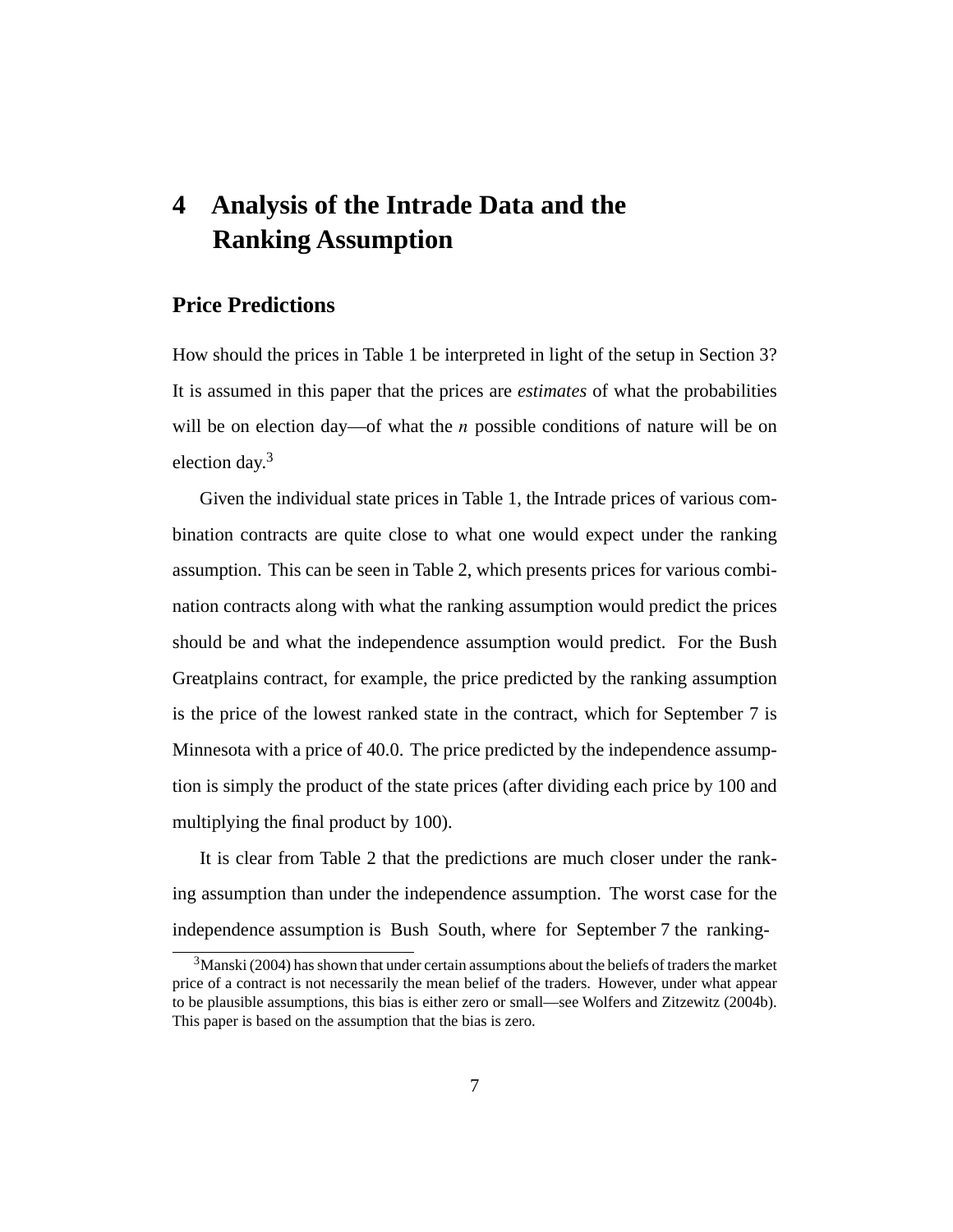| Table 2<br><b>Intrade Prices for Various Contracts</b> |                  |                                          |                                            |                  |                                          |                                            |
|--------------------------------------------------------|------------------|------------------------------------------|--------------------------------------------|------------------|------------------------------------------|--------------------------------------------|
|                                                        |                  | September 7, 2004                        |                                            |                  | <b>November 2, 2004</b>                  |                                            |
| Contract                                               | Intrade<br>Price | Predicted<br>by<br>Ranking<br>Assumption | Predicted<br>by<br>Independ.<br>Assumption | Intrade<br>Price | Predicted<br>by<br>Ranking<br>Assumption | Predicted<br>by<br>Independ.<br>Assumption |
| <b>Bush Greatplains</b>                                | 35.0             | 40.0                                     | 13.9                                       | 23.0             | 24.0                                     | 9.7                                        |
| Bush OH+FL                                             | 56.9             | 60.5                                     | 38.1                                       | 37.0             | 51.1                                     | 27.5                                       |
| <b>Bush South</b>                                      | 55.0             | 60.5                                     | 18.9                                       | 53.0             | 53.9                                     | 32.3                                       |
| <b>Bush Southwest</b>                                  | 36.0             | 43.0                                     | 18.7                                       | 53.8             | 56.5                                     | 32.7                                       |
| Kerry New England                                      | 53.7             | 58.0                                     | 33.5                                       | 70.0             | 69.0                                     | 57.1                                       |
| Kerry Rustbelt                                         | 32.0             | 37.0                                     | 14.0                                       | 42.5             | 48.9                                     | 30.9                                       |
| Kerry Westcoast                                        | 63.5             | 63.7                                     | 41.5                                       | 87.5             | 90.0                                     | 84.4                                       |

**Notes:**

• Greatplains: IA, KS, MN, NE, ND, OK, SD, & TX.

• South: SC, MS, FL, AL, GA, LA, TX, VA, AR, NC, & TN.

• Southwest: NV, NM, UT, & CO.

• New England: CT, RI, ME, VT, MA, & NH.

• Rustbelt: PA, OH, & MI.

• Westcoast: CA, OR, & WA.

assumption price is 60.5, the price for Florida, and the independence-assumption price is 18.9. These compare to the actual price of the contract of 55.0. The only weak case for the ranking assumption is Bush OH+FL for November 2, where the contract price is 37.0 and the price predicted by the ranking assumption is 51.1. Although the results in Table 2 have to be taken with some caution because the markets are thinly traded, they are strikingly supportive of the ranking assumption.<sup>4</sup>

Table 3 shows the price of the national contract on each of the five days and the price of the pivotal state. Remember that under the ranking assumption the two prices should be the same. The table shows that the prices are quite close. On the last day the prices differ by 4.4, but the bid/ask spread for Ohio was quite large, and so the Ohio price may not be reliable.

<sup>&</sup>lt;sup>4</sup>Ed Kaplan has pointed out to me that given a ranking like in Table 1, under the ranking assumption there are only 52 possible outcomes: Bush takes all 51, Bush takes all but the last one, Bush takes all but the last two, etc. This compares to  $2^{51}$  possible outcomes, about 2.25 million billion. A remarkable economy of outcomes has been achieved by the ranking assumption!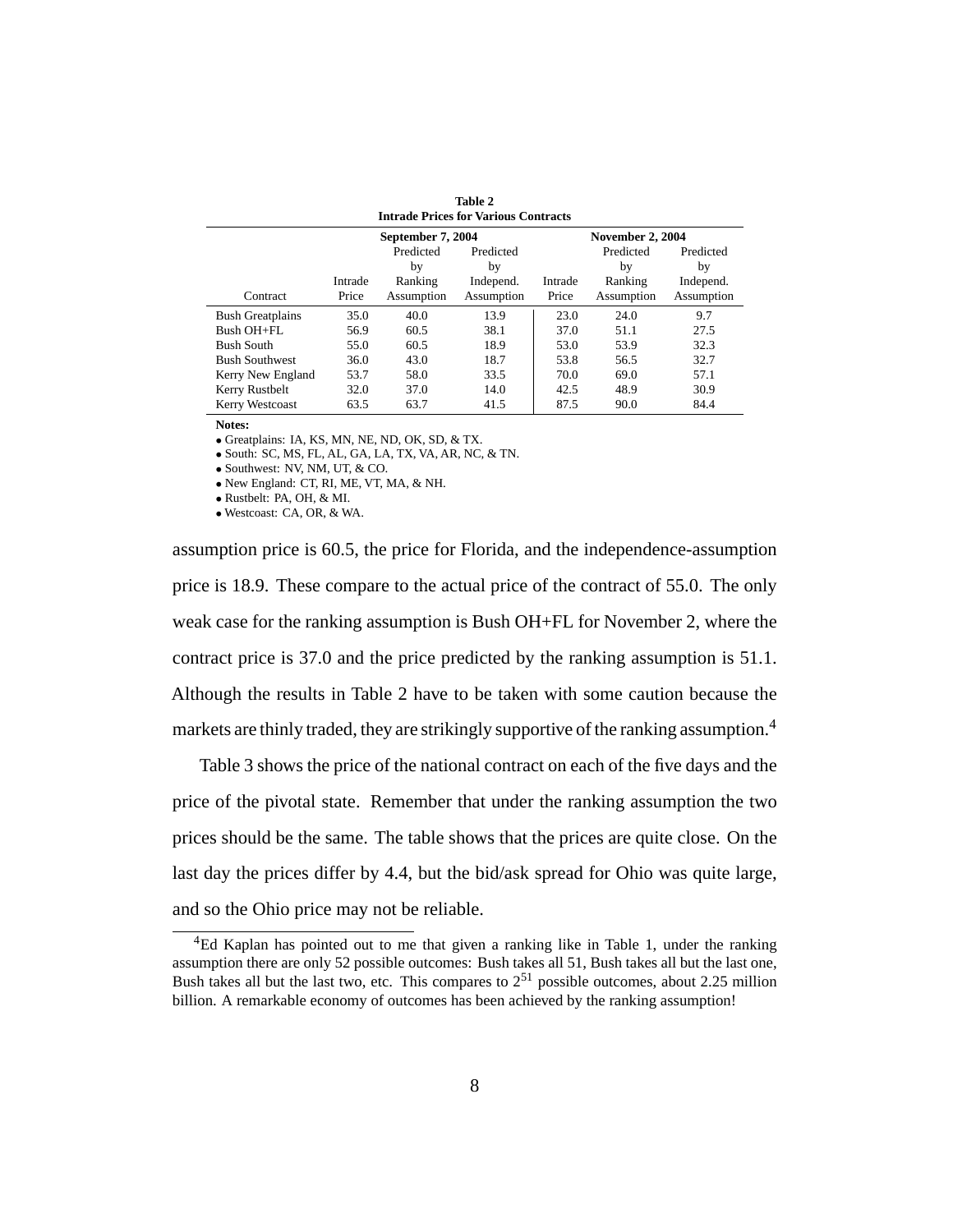| Table 3<br><b>Intrade Data on the National Contract</b> |     |     |     |                                    |           |
|---------------------------------------------------------|-----|-----|-----|------------------------------------|-----------|
|                                                         |     |     |     |                                    |           |
|                                                         |     |     |     | $9/7$ $9/21$ $10/5$ $10/19$ $11/2$ |           |
| National Contract 60.2 70.0 60.0                        |     |     |     |                                    | 58.5 55.5 |
| Pivotal State                                           |     |     |     | $60.5$ 70.0 $63.5$ 57.8 $9.51.1$   |           |
|                                                         | HL. | HL. | FL. | OH.                                | 0.H       |

 $aBid/ask$  spread was 50.0/55.5.

### **The Actual Outcome**

Tables 2 and 3 show that the ranking assumption is a good predictor of the Intrade prices of the combination contracts, including the national contract. Market participants appear to be using the ranking assumption in pricing these contracts. These results say nothing about the accuracy of the Intrade prices in predicting the actual outcome. After the outcome, however, one can consider the joint hypothesis that the Intrade price ranking on the last day is correct and the ranking assumption is correct. Under this hypothesis President Bush should not have won any state ranked below a state that he lost. Table 1 shows that he did not win any such state. Bush won Iowa, all the states above Iowa, and none below Iowa. The results are 100 percent in favor of the joint hypothesis!

Note from Table 1 that Bush won all the states with a price above 50 on the last day and lost all the states with a price below 50. Although Intrade is quite happy about this result, it is not necessary for the joint hypothesis to be true. If, say, all the prices on the last day were 10 percent lower, so that the price of Iowa were 45.9 rather than 51.0, the results would still be consistent with the joint hypothesis even though Bush would have won Iowa with a price below 50.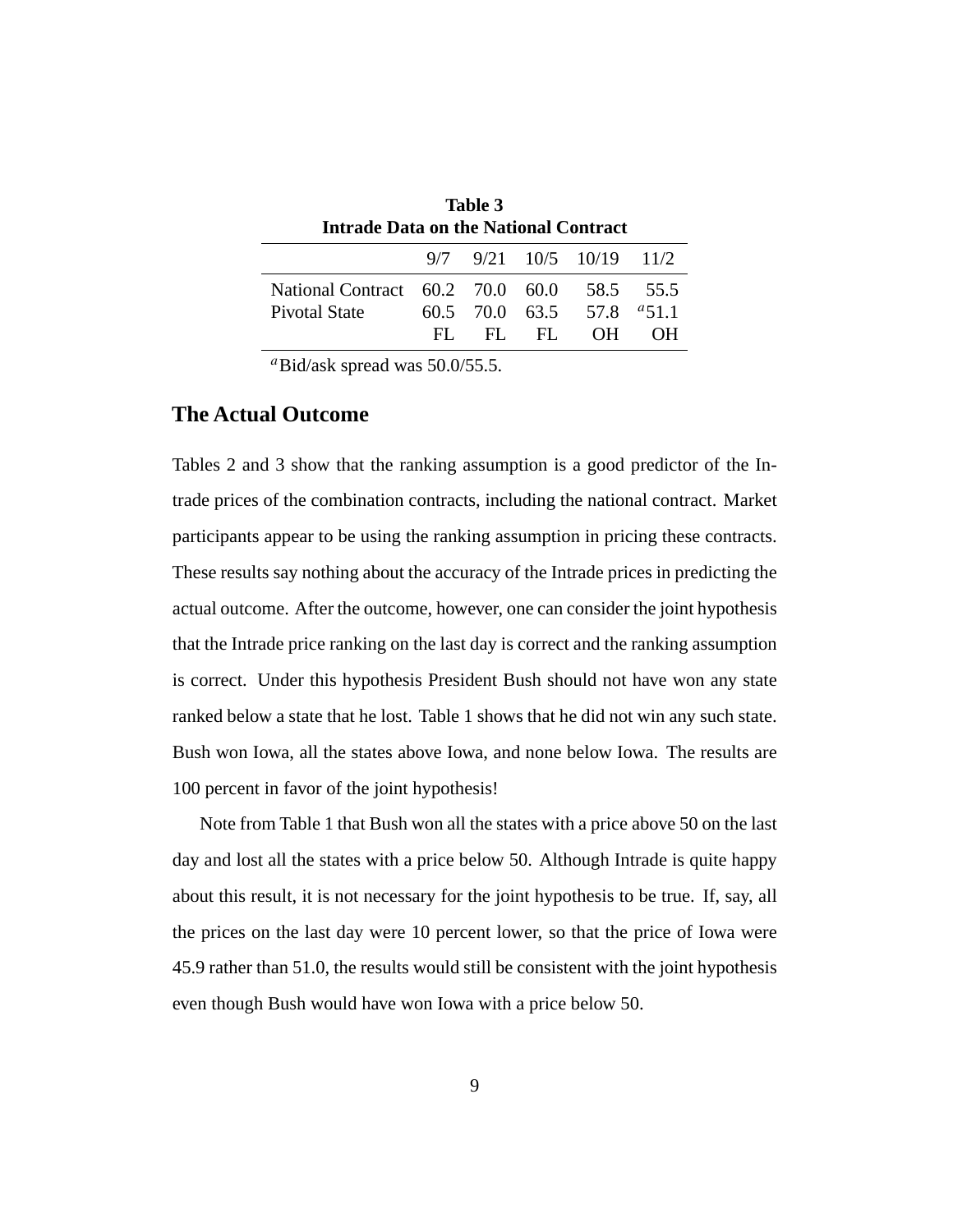## **5 Uncertain Probability Estimates**

It is clear from Table 1 that the ranking of the states varies somewhat across time. This result is not, however, inconsistent with the ranking assumption because the assumption pertains only to the ranking on the last day. For example, the Intrade estimates in Table 1 on September 7 are uncertain because unexpected events can happen between September 7 and election day. Let  $P_i^a$  be the probability that Bush wins state *i* on election day, and let  $\hat{P}_i^a$  be the estimated probability on September 7. Let  $u_i$  be the difference between the two:

$$
u_i = \hat{P}_i^a - P_i^a. \tag{1}
$$

It is important to note that  $u_i$  is an estimation error.  $\hat{P}_i^a$  is uncertain, but  $P_i^a$  is not. As discussed in Section 3,  $P_i^a$  is simply the percent of Bush wins in state i in the n conditions of nature that exist on election day.

Surprises that happen before election day will change the estimated probabilities as people update their views about the conditions of nature that will exist on election day. A surprise negative performance by Bush in the debates would likely lower nearly all the estimated probabilities. The fact that the ranking in Table 1 changes somewhat across time means in the present context that the  $u_i$  vary across states. There is obviously a positive correlation, since most probabilities change in the same direction, but the correlation is not perfect. Some of a state estimation error is thus state specific.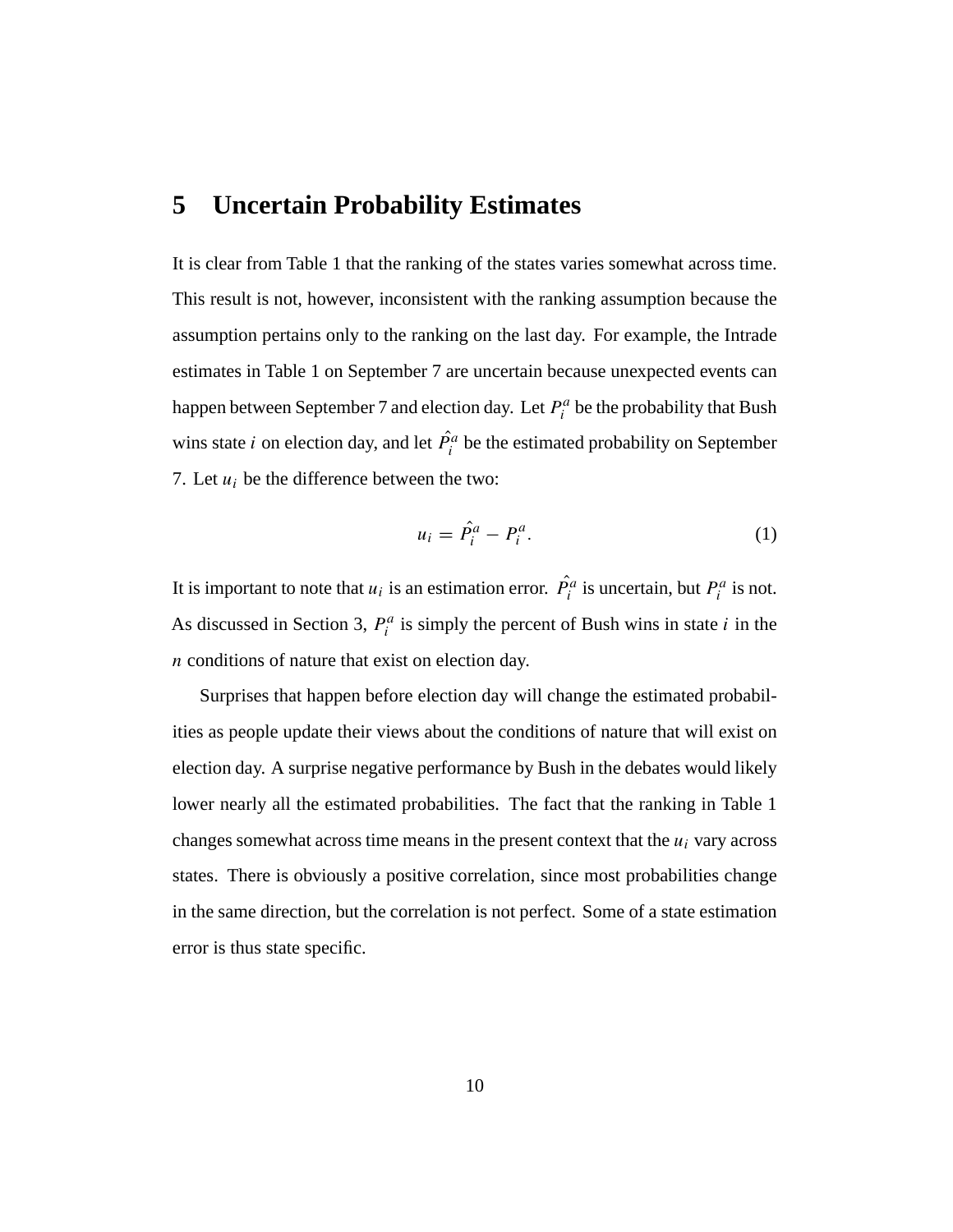### **Stochastic Simulation**

To the extent that some of the variation in the  $u_i$  is state specific, it is of interest to examine the effects of this variation. Table 4 presents results of some stochastic simulations that get at this question. To focus on state-specific variation, the error terms are taken to be uncorrelated across states for the simulation work. The states used are the 13 states with prices between 30.0 and 70.0 on September 7. For each state i,  $u_i$  is assumed to be normally distributed with mean 0 and variance  $\sigma^2$ .  $\sigma^2$ is assumed to be the same across states.

The stochastic-simulation experiments were performed as follows. For each trial 13 errors were drawn from the  $N(0, \sigma^2)$  distribution, one per state, where  $\sigma$ varied from zero for the first experiment to 0.05 for the sixth experiment. Consider a given experiment, i.e., a given value of  $\sigma$ . Let  $u_i^{(k)}$  denote the error drawn for state  $i$  on the kth trial. The probability for state  $i$  on the kth trial was computed as:

$$
P_i^{(k)} = \hat{P}_i^a + u_i^{(k)}.
$$
 (2)

In this context  $\hat{P}_i^a$  is the "base" probability. For each trial k the values of  $P_i^{(k)}$ were ranked, the pivotal state was determined,<sup>5</sup> and its probability, denoted  $P_p^{(k)}$ , was recorded. This was done 10,000 times, resulting in 10,000 values of  $P_p^{(k)}$ . The number of times a particular state was the pivotal state was also recorded, as was the number of times a state was above the pivotal state. Summary results are presented in Table 4. Presented in the table are the minimum value of  $P_p^{(k)}$ , the value below which 5 percent of the trial values lie, and the median. Also presented

<sup>&</sup>lt;sup>5</sup>For this work 270, not 269, was taken to be the number of electoral votes needed to win.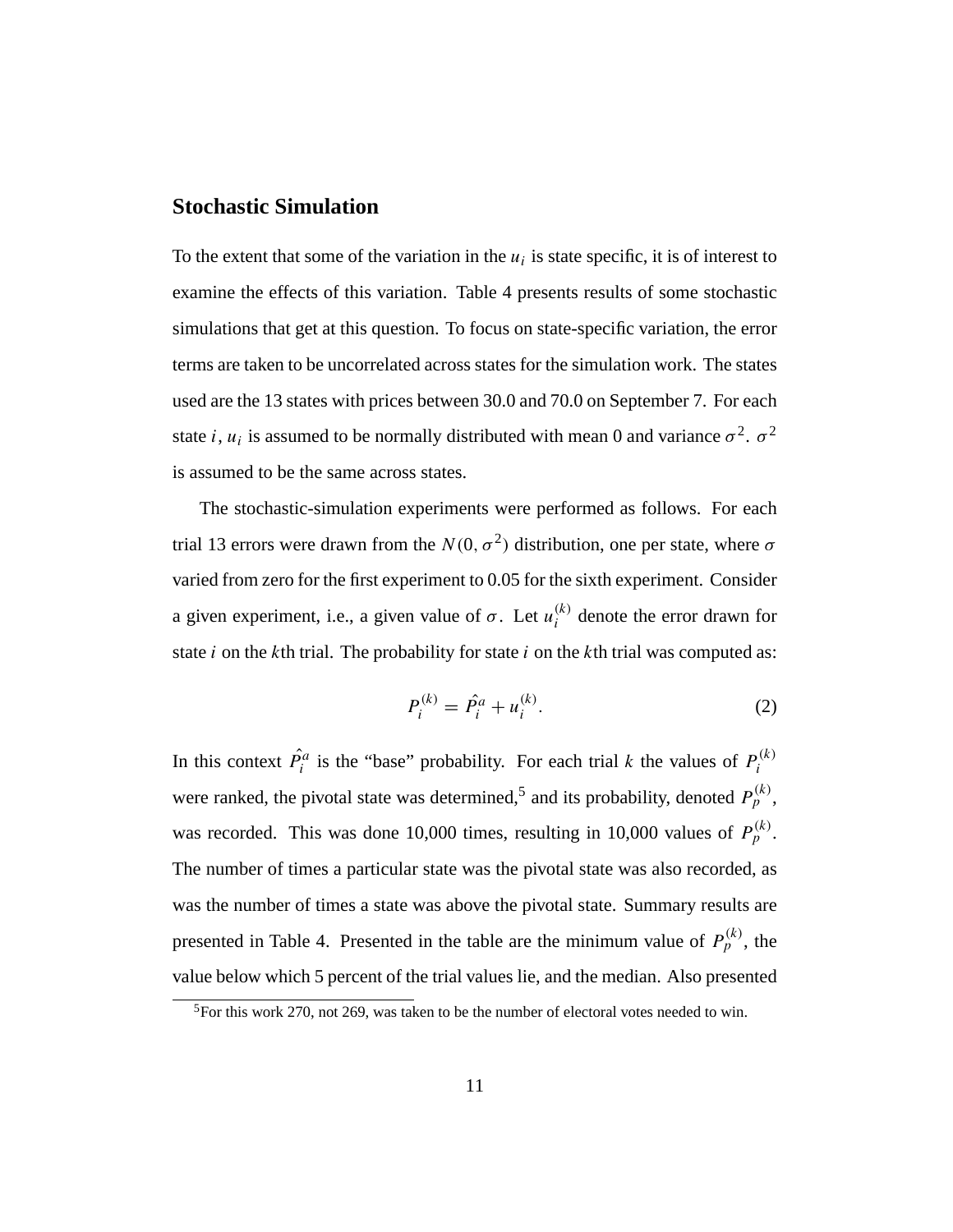| <b>Stochastic Simulation Results</b><br>Data for September 7, 2004 |                   |                  |                  |                  |                |                |  |  |  |
|--------------------------------------------------------------------|-------------------|------------------|------------------|------------------|----------------|----------------|--|--|--|
|                                                                    | Value of $\sigma$ |                  |                  |                  |                |                |  |  |  |
|                                                                    | 0.00              | 0.01             | 0.02             | 0.03             | 0.04           | 0.05           |  |  |  |
| $P_p^{(k)}$                                                        |                   |                  |                  |                  |                |                |  |  |  |
| median                                                             | .600              | .597             | .592             | .588             | .582           | .576           |  |  |  |
| minimum                                                            | .600              | .559             | .522             | .481             | .439           | .409           |  |  |  |
| .05                                                                | .600              | .583             | .567             | .551             | .533           | .515           |  |  |  |
| # times pivotal state                                              |                   |                  |                  |                  |                |                |  |  |  |
| WV                                                                 | 0                 | $\overline{0}$   | $\mathbf{0}$     | 48               | 111            | 180            |  |  |  |
| <b>MO</b>                                                          | $\overline{0}$    | $\boldsymbol{0}$ | 9                | 91               | 254            | 400            |  |  |  |
| OH                                                                 | $\overline{0}$    | 50               | 705              | 1416             | 1962           | 2199           |  |  |  |
| FL                                                                 | $\theta$          | 3560             | 4185             | 4278             | 4185           | 4057           |  |  |  |
| <b>NV</b>                                                          | 10000             | 6218             | 4113             | 2913             | 2236           | 1814           |  |  |  |
| WI                                                                 | $\overline{0}$    | 172              | 988              | 1254             | 1235           | 1197           |  |  |  |
| PA                                                                 | $\overline{0}$    | $\boldsymbol{0}$ | $\boldsymbol{0}$ | $\boldsymbol{0}$ | 8              | 84             |  |  |  |
| IA                                                                 | $\theta$          | $\boldsymbol{0}$ | $\overline{0}$   | $\overline{0}$   | 3              | 26             |  |  |  |
| NM                                                                 | $\mathbf{0}$      | $\boldsymbol{0}$ | $\overline{0}$   | $\mathbf{0}$     | $\overline{c}$ | 18             |  |  |  |
| <b>NH</b>                                                          | $\theta$          | $\theta$         | $\theta$         | $\theta$         | $\overline{4}$ | 10             |  |  |  |
| <b>MN</b>                                                          | $\theta$          | $\theta$         | $\overline{0}$   | $\mathbf{0}$     | $\overline{0}$ | 13             |  |  |  |
| <b>OR</b>                                                          | $\theta$          | $\theta$         | $\overline{0}$   | $\overline{0}$   | $\theta$       | $\mathbf{1}$   |  |  |  |
| MI                                                                 | $\overline{0}$    | $\theta$         | $\overline{0}$   | $\boldsymbol{0}$ | $\mathbf{0}$   | $\mathbf{1}$   |  |  |  |
| # times pivotal state or above                                     |                   |                  |                  |                  |                |                |  |  |  |
| WV                                                                 | 10000             | 10000            | 9999             | 9978             | 9906           | 9783           |  |  |  |
| <b>MO</b>                                                          | 10000             | 10000            | 10000            | 9982             | 9927           | 9807           |  |  |  |
| OH                                                                 | 10000             | 10000            | 10000            | 10000            | 9997           | 9955           |  |  |  |
| FL                                                                 | 10000             | 10000            | 10000            | 10000            | 9996           | 9943           |  |  |  |
| <b>NV</b>                                                          | 10000             | 9819             | 8733             | 8122             | 7869           | 7753           |  |  |  |
| WI                                                                 | $\theta$          | 248              | 2100             | 3616             | 4556           | 5208           |  |  |  |
| PA                                                                 | $\mathbf{0}$      | $\boldsymbol{0}$ | 0                | $\boldsymbol{0}$ | 10             | 101            |  |  |  |
| IA                                                                 | $\overline{0}$    | $\overline{0}$   | 0                | $\boldsymbol{0}$ | 12             | 104            |  |  |  |
| $\rm{NM}$                                                          | $\mathbf{0}$      | $\boldsymbol{0}$ | $\overline{0}$   | $\boldsymbol{0}$ | 11             | 97             |  |  |  |
| NH                                                                 | $\overline{0}$    | $\overline{0}$   | $\overline{0}$   | $\overline{0}$   | 8              | 50             |  |  |  |
| <b>MN</b>                                                          | $\mathbf{0}$      | $\boldsymbol{0}$ | $\overline{0}$   | $\boldsymbol{0}$ | $\mathbf{1}$   | 21             |  |  |  |
| <b>OR</b>                                                          | $\mathbf{0}$      | $\mathbf{0}$     | $\overline{0}$   | $\mathbf{0}$     | $\theta$       | $\overline{c}$ |  |  |  |
| MI                                                                 | $\overline{0}$    | $\boldsymbol{0}$ | $\boldsymbol{0}$ | $\boldsymbol{0}$ | $\overline{0}$ | $\mathbf{1}$   |  |  |  |

| <b>Table 4</b>                       |  |
|--------------------------------------|--|
| <b>Stochastic Simulation Results</b> |  |
| Data for Sentember 7 2004            |  |

• The prices (base probabilities) from Table 1 for September 7 are: WV 67.7, MO 67.0, OH 63.0, FL 60.5, NV 60.0, WI 57.0, PA 43.4, IA 43.0, NM 43.0, NH 42.0, MN 40.0, OR 36.3, MI 33.0.

• 10000 trials per value of  $\sigma$ .

•  $P_p^{(k)}$  = probability of winning the election for the *k*th trial, which is the probability of winning the pivotal state.

• .05 for  $P_p^{(k)}$  means the value below which 5 percent of the trial values lie.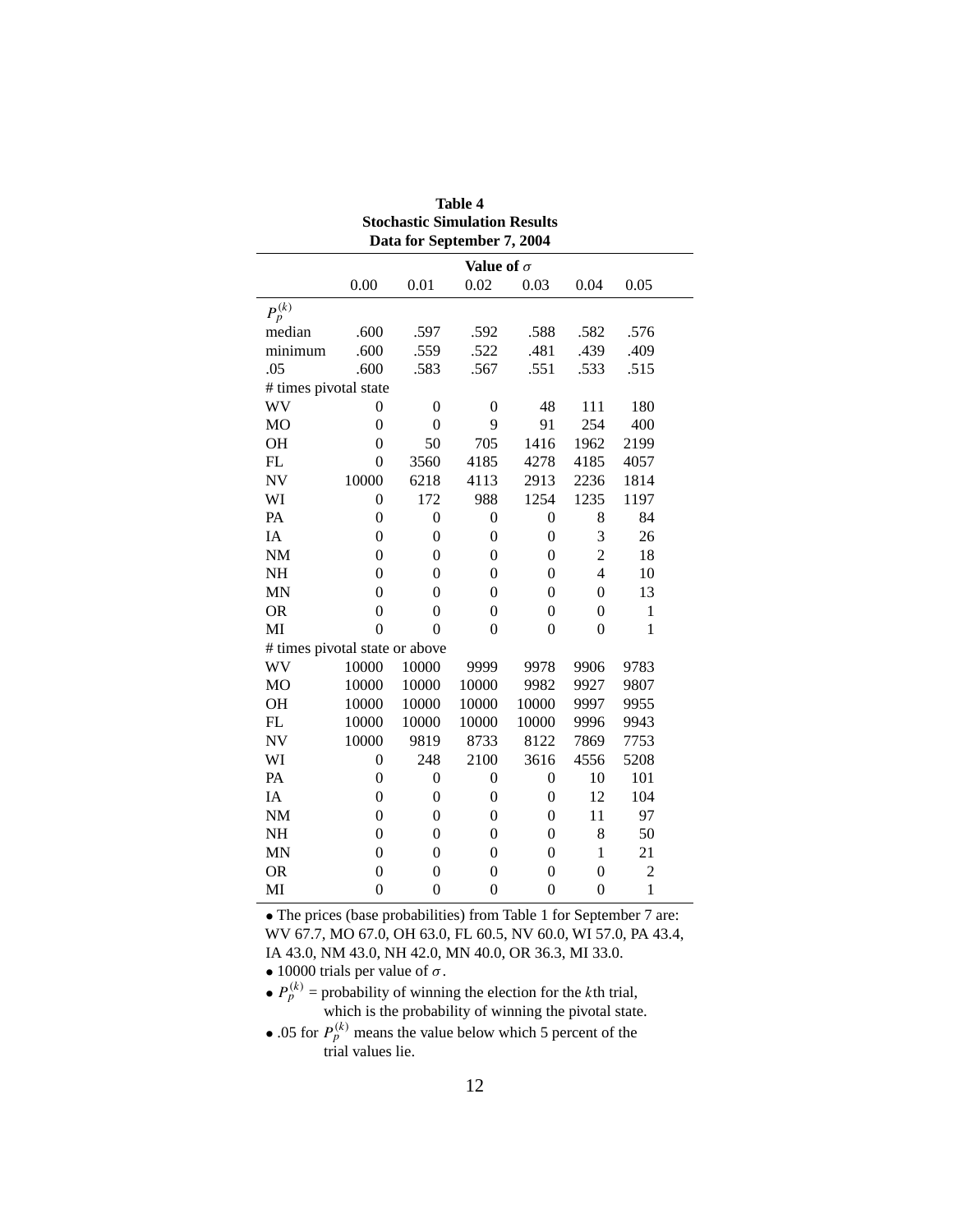are the number of times each state was pivotal and the number of times each state was pivotal or above the pivotal.

Before discussing the results it should be noted that it can be the case in the stochastic simulations that  $P_i^{(k)}$  for a particular state i is greater than the base probability for states above the highest ranked state used (West Virginia) or less than the base probability for states below the lowest ranked state used (Michigan). This does not matter for the results, however, because the solutions that matter are around the pivotal state. The stochastic simulation could have been set up using all the states, but, as just noted, this is not necessary. If all states were used, the assumption that the variance of the error term is the same across states would have to be changed. The variance is obviously smaller when the base probability is near one or zero than when it is near one half.

The results in Table 4 are easy to explain. When the variance is zero, Nevada is always pivotal and the probability of winning the election is always  $.600<sup>6</sup>$  As the variance increases, more and more states are sometimes pivotal or above the pivotal. The median of  $P_p^{(k)}$  falls from .600 when  $\sigma$  is zero to .576 when  $\sigma$  is 0.05. The median falls because, except for Wisconsin, the states below Nevada have base probabilities that are considerably below .600. There is not symmetry around .600, and so negative draws for states above Nevada are on average not completely offset by positive draws for states below Nevada. When the calculations were repeated using .570 for the base probabilities for the states below Wisconsin (instead of the values in Table 1 for September 7), the median of  $P_p^{(k)}$  rose as the variance

<sup>&</sup>lt;sup>6</sup>In Table 3 Florida is listed as the pivotal state for September 7, whereas in Table 4 Nevada is listed as pivotal. This difference is due to the use of 270 electoral votes to win rather than 269.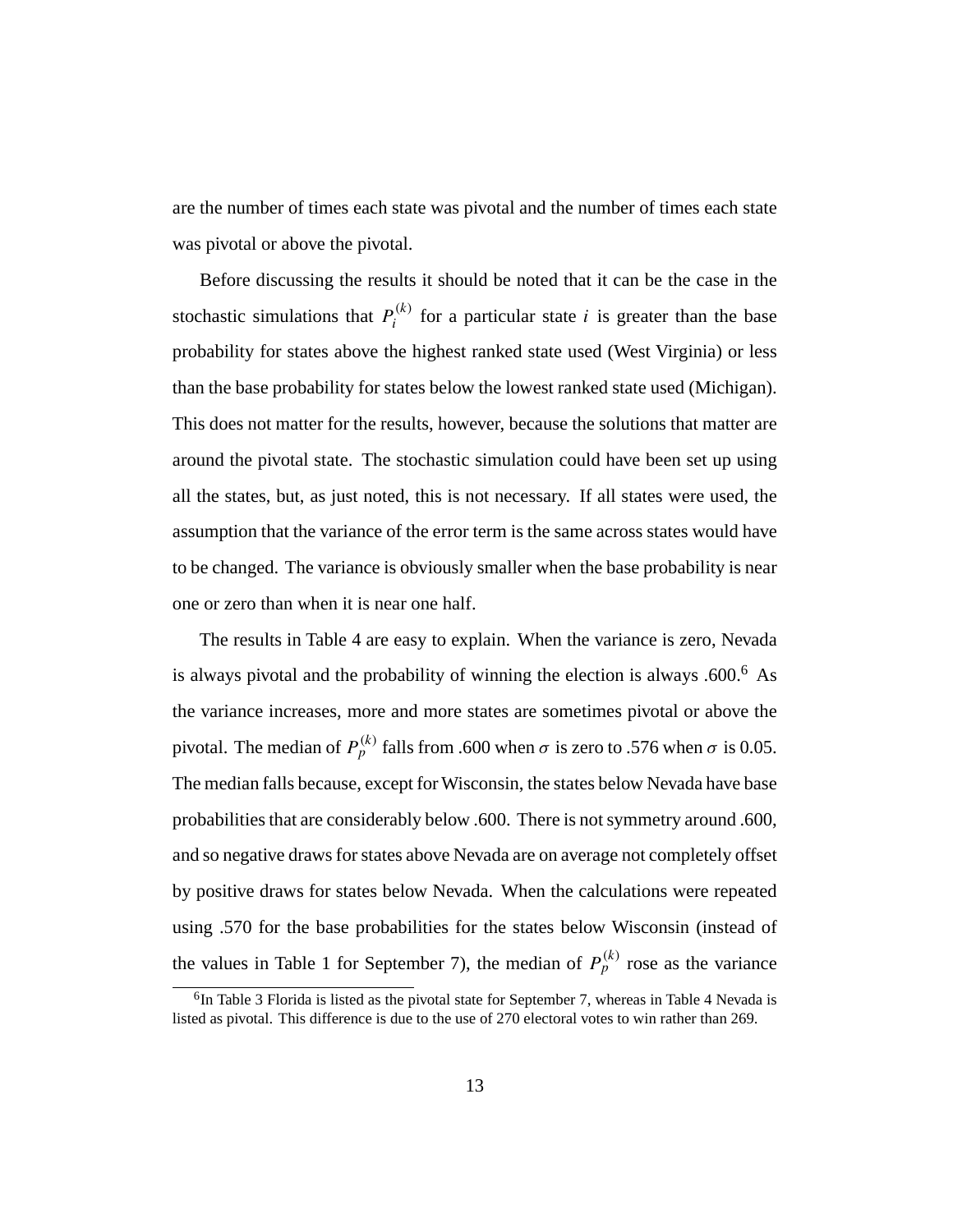increased. For  $\sigma = 0.01$  the median was .597. The values of the median for the increasing values of  $\sigma$  were, respectively, .598, .600, .603, and .605.

When  $\sigma$  is zero, i.e., no state-specific variation, all that matters in terms of predicting the probability of winning the election is the probability for the pivotal state. It does not matter, for example, how much larger the probabilities for the states above the pivotal state are or how much smaller the probabilities for the states below the pivotal state are. As just seen, this changes when  $\sigma$  is non zero—the sizes of the probabilities around the pivotal state now matter.

The stochastic simulations were repeated using the September 21 data, and the results are presented in Table 5. These results are similar to those in Table 4, although with higher probabilities, except that some states are now never pivotal nor above the pivotal. The fact that the base probabilities for Iowa and New Hampshire have risen substantially leads to these states doing all the extra work. Even with its 21 electoral votes, Pennsylvania is never used.

## **6 Campaign Spending**

The ranking assumption has important implications for campaign spending across states. On election day there are postulated to be  $n$  possible conditions of nature, one of which is drawn. Each condition is based on everything that has happened up to the day of the election (i.e., up to the time of the draw). "Everything" includes all the campaigning that has been done in each state. After all the campaigning is over, the ranking assumption says that there is no possible condition of nature in which Bush wins a state ranked below a state he loses. This is not to say, of course,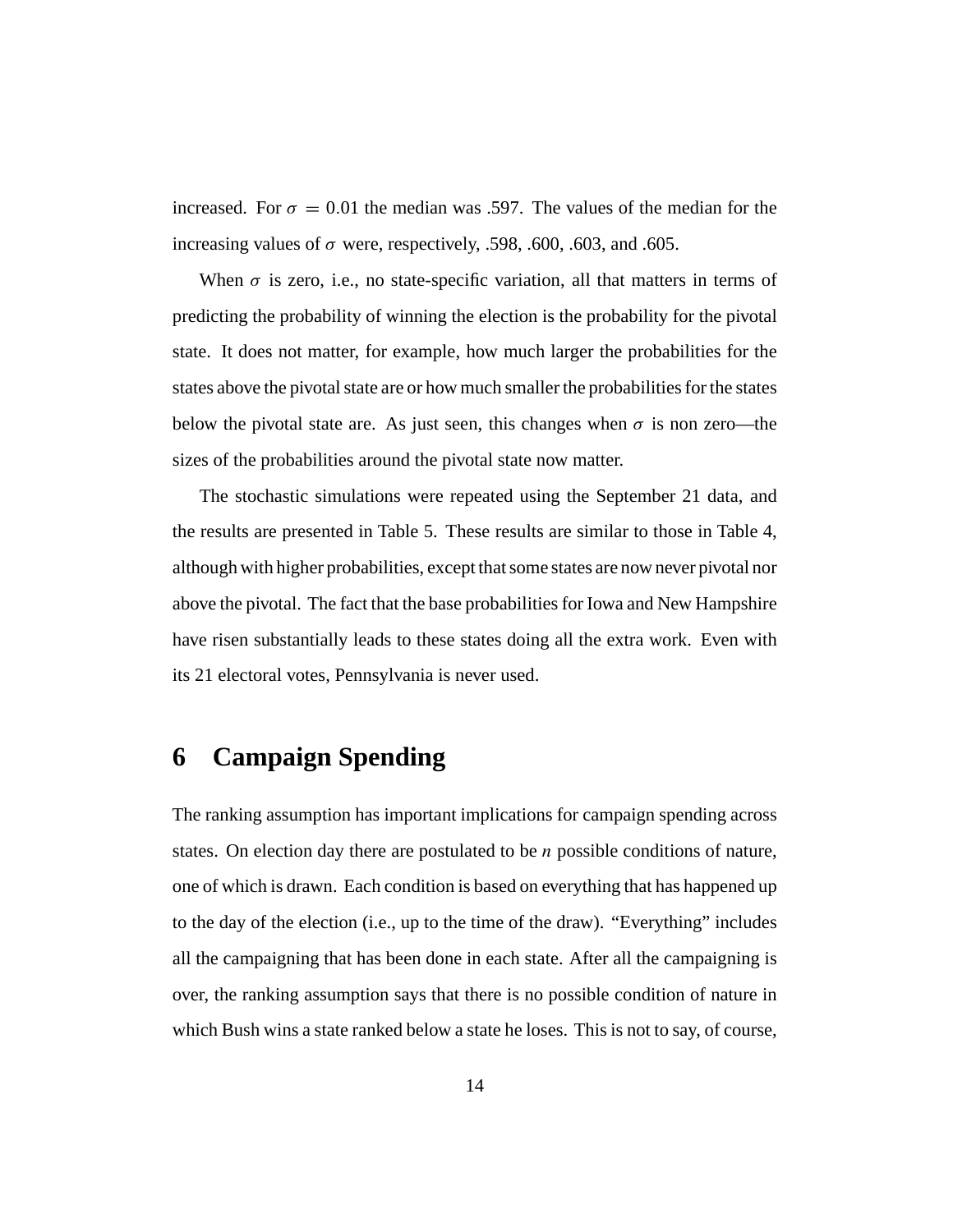| Table 5                              |                             |                |                   |                |                |       |  |
|--------------------------------------|-----------------------------|----------------|-------------------|----------------|----------------|-------|--|
| <b>Stochastic Simulation Results</b> |                             |                |                   |                |                |       |  |
|                                      | Data for September 21, 2004 |                |                   |                |                |       |  |
|                                      |                             |                | Value of $\sigma$ |                |                |       |  |
|                                      | 0.00                        | 0.01           | 0.02              | 0.03           | 0.04           | 0.05  |  |
| $P_p^{(k)}$                          |                             |                |                   |                |                |       |  |
| median                               | .699                        | .694           | .688              | .680           | .673           | .667  |  |
| minimum                              | .699                        | .658           | .617              | .576           | .534           | .492  |  |
| .05                                  | .699                        | .680           | .660              | .642           | .623           | .606  |  |
| # times pivotal state                |                             |                |                   |                |                |       |  |
| M <sub>O</sub>                       | 0                           | $\theta$       | $\theta$          | $\theta$       | $\overline{2}$ | 7     |  |
| WV                                   | $\theta$                    | $\Omega$       | 4                 | 78             | 187            | 296   |  |
| <b>OH</b>                            | $\theta$                    | 219            | 1100              | 1733           | 2103           | 2333  |  |
| FL.                                  | $\Omega$                    | 4553           | 4264              | 4016           | 3870           | 3819  |  |
| NV                                   | 10000                       | 5228           | 4610              | 3898           | 3265           | 2648  |  |
| WI                                   | 0                           | $\theta$       | 22                | 268            | 532            | 743   |  |
| <b>IA</b>                            | 0                           | 0              | 0                 | 3              | 27             | 80    |  |
| <b>NH</b>                            | $\theta$                    | $\Omega$       | $\theta$          | $\overline{4}$ | 14             | 74    |  |
| # times pivotal state or above       |                             |                |                   |                |                |       |  |
| WV                                   | 10000                       | 10000          | 10000             | 9998           | 9980           | 9908  |  |
| <b>MO</b>                            | 10000                       | 10000          | 10000             | 10000          | 10000          | 10000 |  |
| <b>OH</b>                            | 10000                       | 10000          | 10000             | 10000          | 9999           | 9971  |  |
| FL                                   | 10000                       | 10000          | 10000             | 10000          | 10000          | 10000 |  |
| NV                                   | 10000                       | 10000          | 9977              | 9683           | 9277           | 8838  |  |
| WI                                   | 0                           | $\overline{0}$ | 48                | 624            | 1543           | 2456  |  |
| IΑ                                   | $\theta$                    | $\theta$       | $\overline{0}$    | 5              | 74             | 285   |  |
| NH                                   | 0                           | 0              | 0                 | 7              | 54             | 300   |  |

|  |  | $\bullet$ See notes to Table 4. |
|--|--|---------------------------------|

• The prices (base probabilities) from Table 1 for September 21 are: MO 85.0, WV 77.0, OH 72.0, FL 70.0, NV 69.9, WI 62.0, IA 55.0, NH 55.0, PA 43.0, MN 40.5, NM 40.0, OR 35.0, MI 29.9.

• PA, NM, MN, OR, and MI were never used.

that campaigning has no effect on the possible conditions of nature. It is just that once campaigning is over, the ranking assumption holds.

Consider now the strategy of the Republican party on September 7. Assume for now that the Republican party does not take into account any Democraticparty response to its actions. As in Section 5, let  $\hat{P}_i^a$  denote the Intrade price on September 7. In Section 5 this price was taken to be market's estimate of what the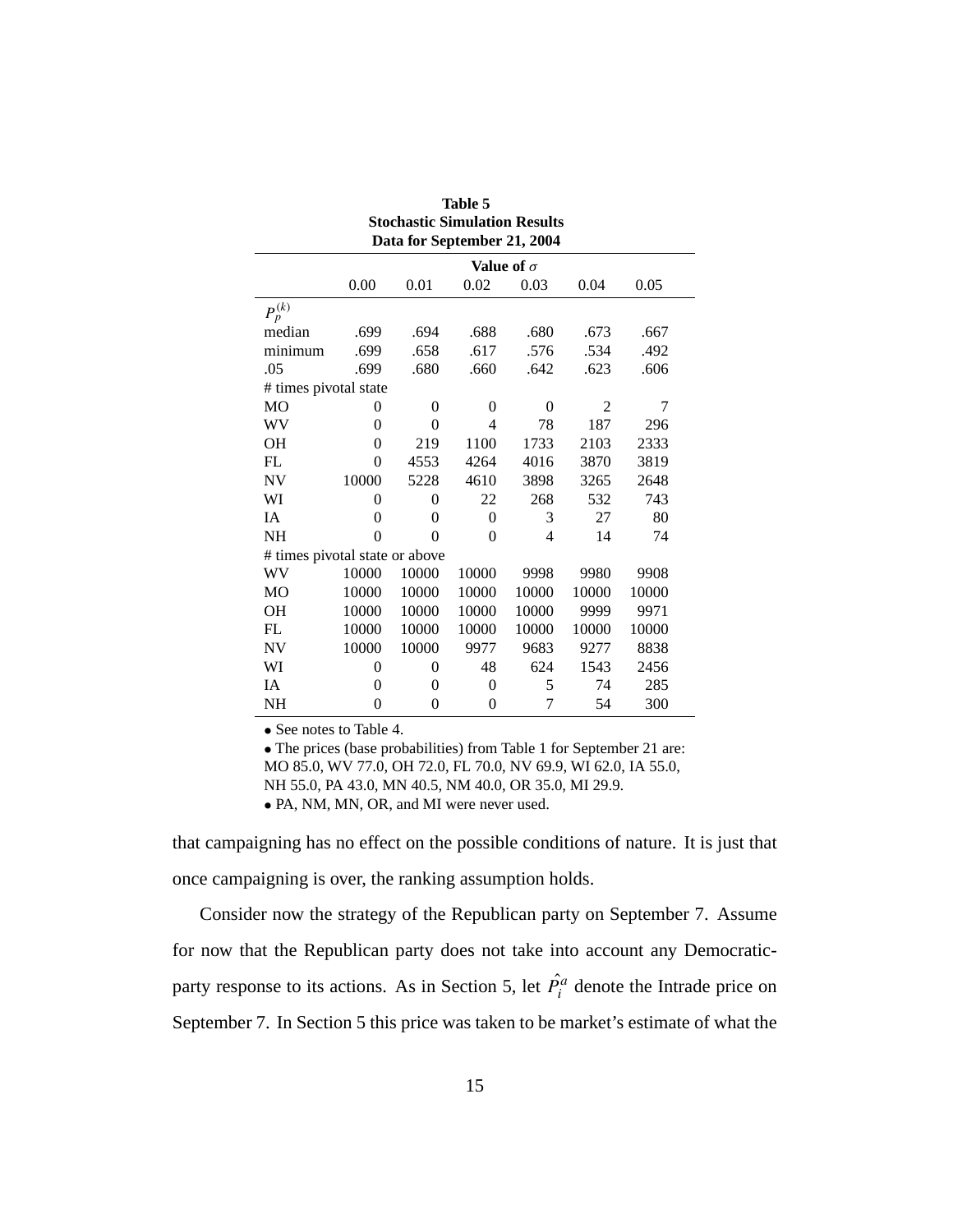actual probability will be on election day  $(P_i^a)$ . This estimate obviously takes into account market participants' views about how much campaigning there will be in each state. Let  $z_i^e$  denote the market's expectation of the amount the Republican party will spend in state i between September 7 and election day. The following equation is then postulated:

$$
P_i^a = \hat{P}_i^a + f_i(z_i - z_i^e) + u_i \tag{3}
$$

where  $z_i$  is the actual amount the Republican party spends in state i between September 7 and election day. Equation (3) says that spending in a state affects the probability of winning the state. The Republican party faces a budget constraint that the sum of the  $z_i$ 's across all the states cannot exceed some amount.

Consider first the case in which  $u_i$  in equation (3) is zero for all i. If the Republican party wants to maximize the probability of winning the election, what should it do? Under the ranking assumption, it simply maximizes the probability of winning the pivotal state. In Table 1 for September 7 the pivotal state is Nevada (assuming 270 electoral votes needed to win), which has a price of 60.0. The state above it is Florida, with a price of 60.5. The next state is Ohio, with a price of 63.0, and the next state is Missouri with a price of 67.0. To take an example, say the Republican party's budget constraint is such that the party can spend in Nevada, Florida, and Ohio to raise  $P_i^a$  to 65.0 each. The probability of winning has thus increased from .60 to .65, and there has been spending in just three states. (In this example there would be in the end no conditions of nature on election day in which Bush won one or two of these states and lost the other.)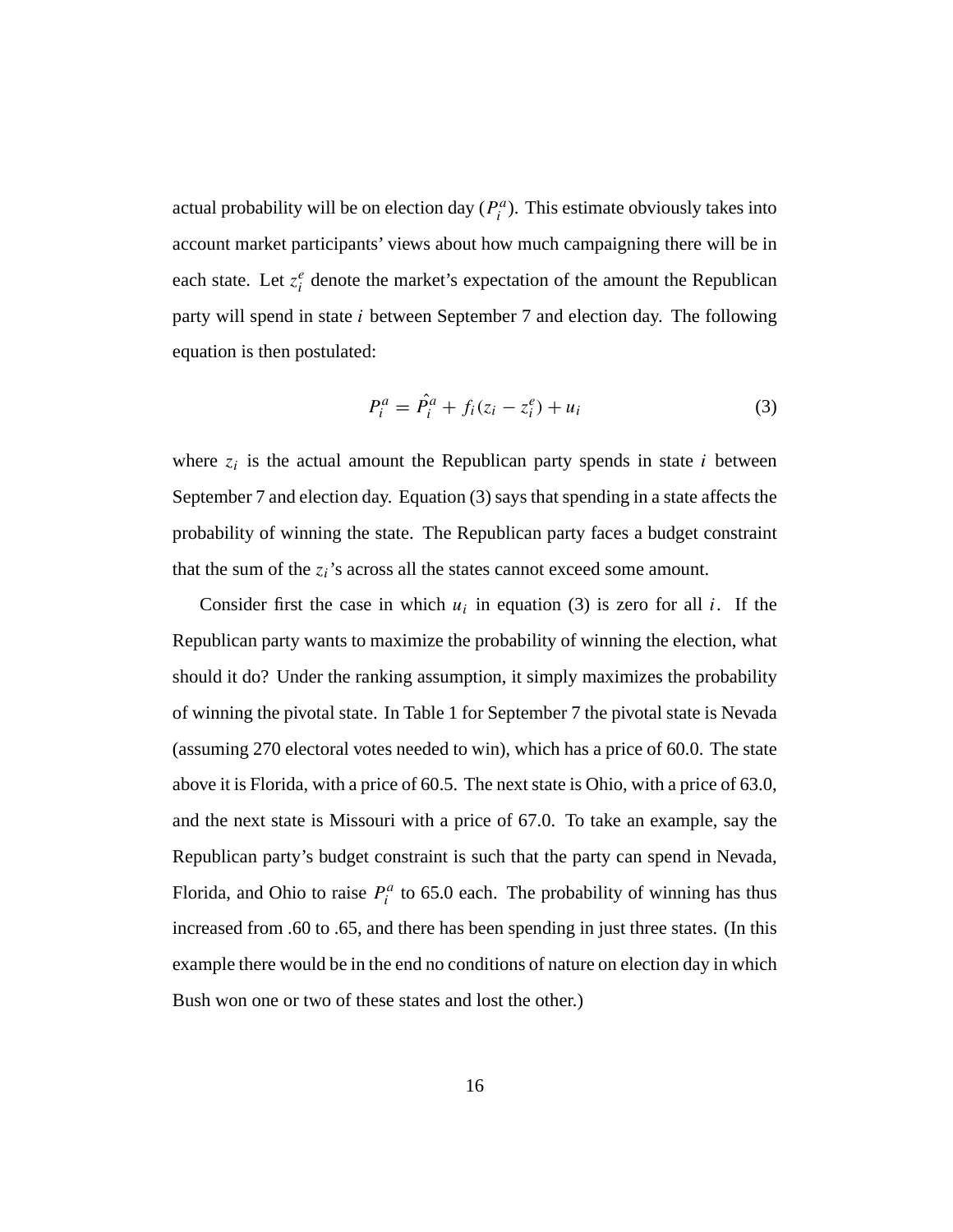Consider next the case in which  $u_i$  is not zero in equation (3). Remember that these are state-specific errors of estimation. On September 7 the Republican party knows that it can change the actual probabilities that will exist on election day, but when there are estimation errors it does not know the actual values that will exit. What should be the objective of the party in this case? Go back to the stochastic-simulation setup in Section 5, and assume that the 13 states in Table 4 are in play. Let z denote the vector of the 13  $z_i$  values, and let u denote the vector of the 13  $u_i$  values. Given z and  $u$ , it is straightforward to compute the probability that the Republican party wins the election. The values of  $P_i^a$  can be computed from equation (3) (assuming also knowledge of the  $z_i^e$ ) and then the values ranked to determine the pivotal-state value. For the given value of  $z$  this can be done, say, for 10,000 draws of u. This gives 10,000 values of the probability of winning the election, from which summary measures like those in Table 4 can be computed.

One can think of the Republican party considering many values of  $\zeta$  and for each value computing 10,000 probabilities and summary measures like those in Table 4. Its objective might be to choose z to maximize the median of the probability values, the minimum of the values, or the value below which 5 percent of the trial values lie. This last option means that there would be a 95 percent chance that the actual probability of winning on election day is above the maximized value. Whatever is maximized, Table 4 shows that the optimal strategy for the party would be to allocate some of its spending to states below Nevada, the pivotal state when the errors are zero. Some states that are below Nevada now have, depending on the draw for  $u$ , some chance of being pivotal, and so it would be optimal to spend something on these states.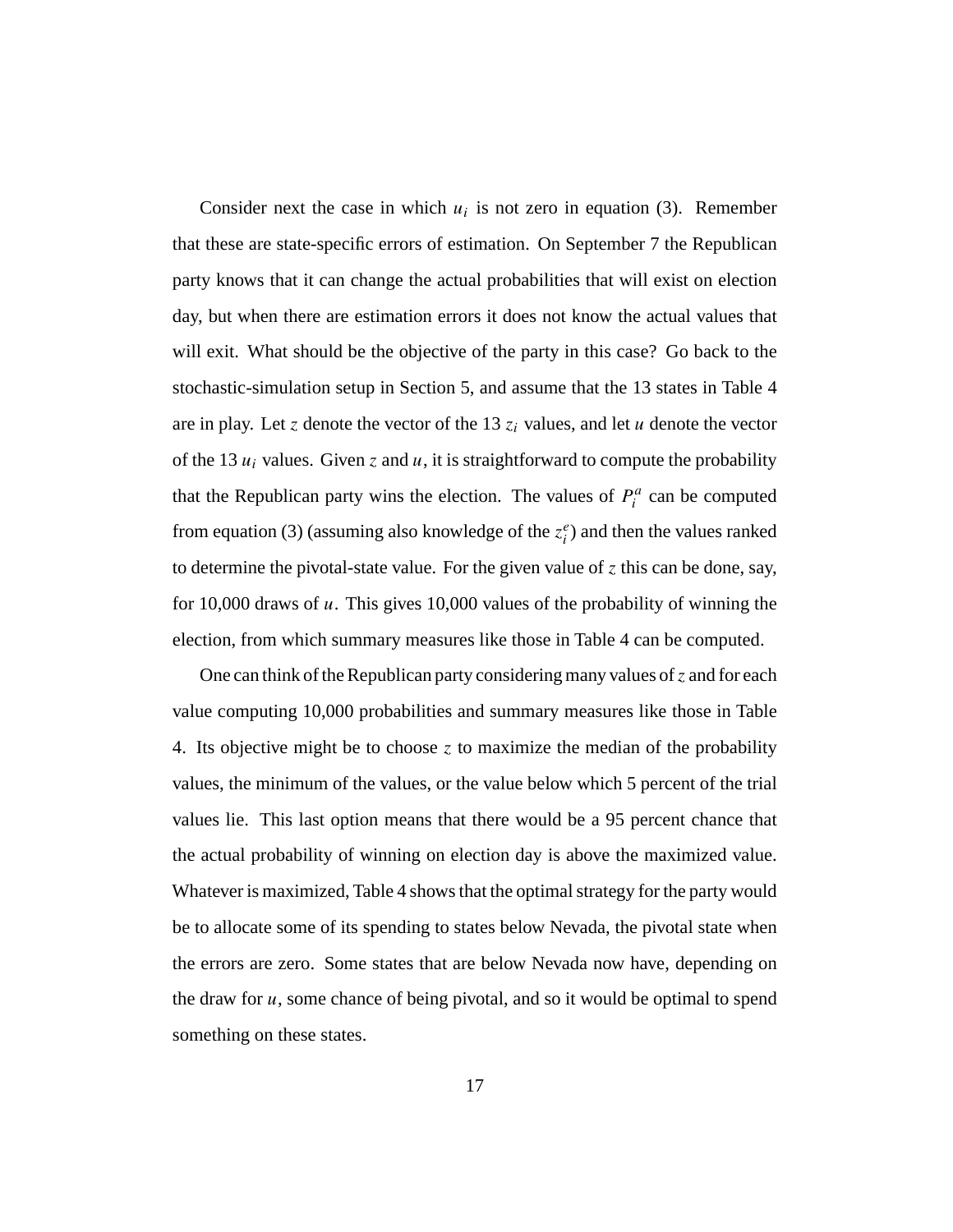The addition of uncertainty has thus increased the number of states in which spending is done. Table 4 shows that as the variance of the error term increases, the number of states that are sometimes pivotal increases. Thus, the larger the variance, the larger the number of states in which spending is done.

Consider finally the Democratic-party response to a Republican-party move. In any given presidential election the two parties generally have similar resources and similar information. It also seems likely that the effects of spending on votes are similar between the two parties. If there is complete symmetry between the two parties and, say, the Republicans move first, then the Democrats can merely offset whatever the Republicans do. In practice this seems to be roughly the case. Both parties focus their spending on the swing states and come close to matching each other by state in terms of number of visits by the candidates and advertising spending. If one party begins to do more in a key state, the other party tends to respond. Also, there is essentially no spending in many states, which, as discussed next, is consistent with the ranking assumption but not the independence assumption.

No attempt is made in this paper to set up a formal game between the two parties under the ranking assumption. This is a possibly interesting area for future work. With a probability structure like that in Table 1, where many states are close to zero or one, it seems clear from the results in Table 4 that if a game is set up using the ranking assumption, there are likely to be many states in which there is no spending by either party. This is contrary to results in the literature that are based on the independence assumption. In the model of Snyder (1989), for example, spending is high in states that are close and that have a high probability of being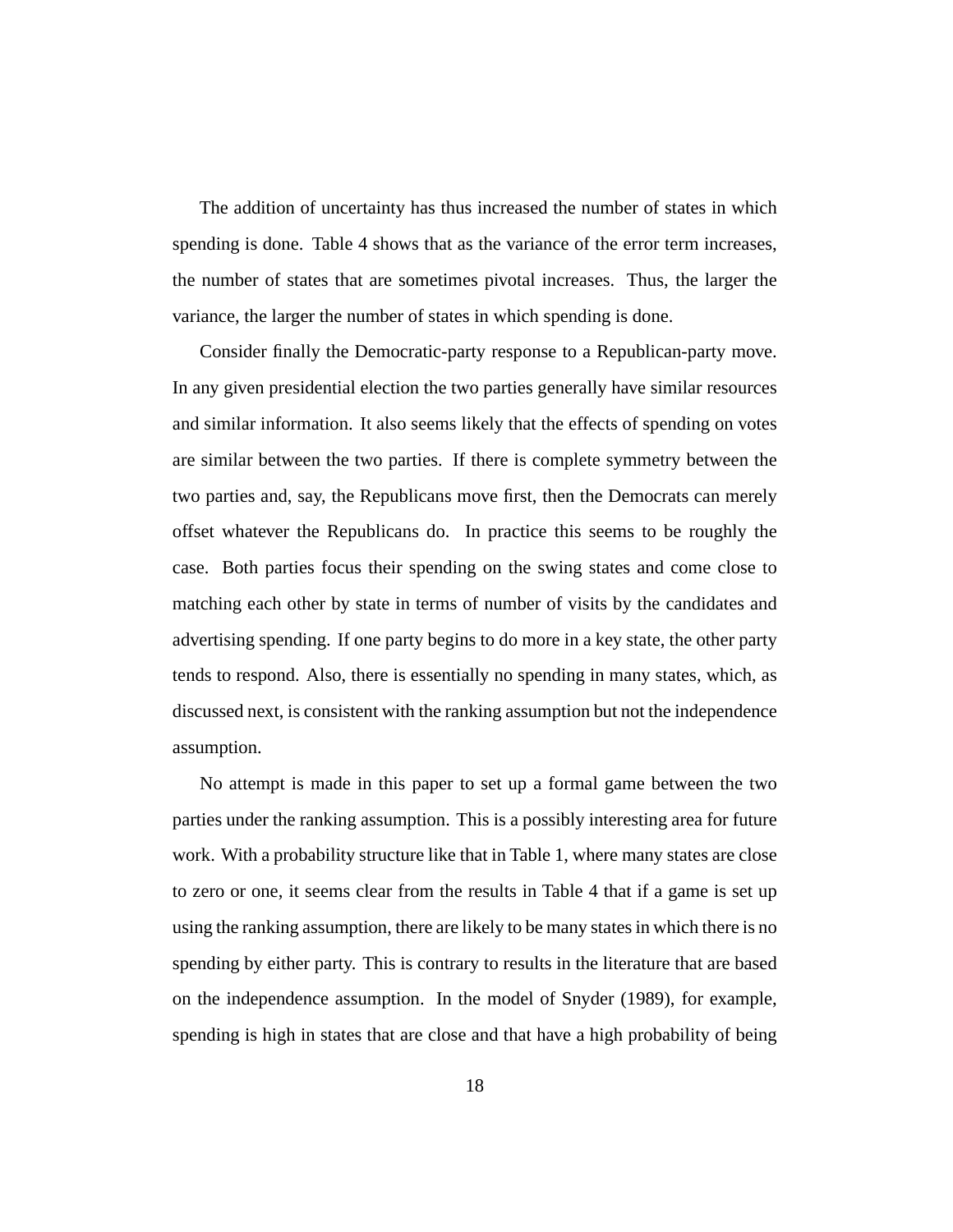pivotal, but there is some spending in all states. The same is true for the model in Strömberg (2002). In the model of Brams and Davis (1974) there is spending in all states, where spending is in proportion to the 3/2's power of the number of electoral votes in each state.

## **7 Conclusion**

Although the ranking assumption is obviously only an approximation, it appears to be a very good one. It is consistent with the way combination contracts are priced on Intrade, and the actual outcome of the 2004 election is completely in line with the joint hypothesis that the Intrade ranking is correct and the ranking assumption is correct. The ranking assumption is also consistent with the fact that the two parties spent essentially nothing in most states in 2004.

## **References**

- [1] Brams, Steven J., and Morton D. Davis, 1974, "The 3/2's Rule in Presidential Campaigning," *The American Political Science Review*, 68 (March), 113- 134.
- [2] Kaplan, Edward H., and Arnold Barnett, 2003, "A New Approach to Estimating the Probability of Winning the Presidency," *Operations Research*, 51 (January/February), 32-4.
- [3] Manski, Charles F., 2004, "Interpreting the Predictions of Prediction Markets," February.
- [4] Snyder, James M., 1989, "Election Goals and the Allocation of Campaign Resources," *Econometrica*, 57 (May), 637-660.